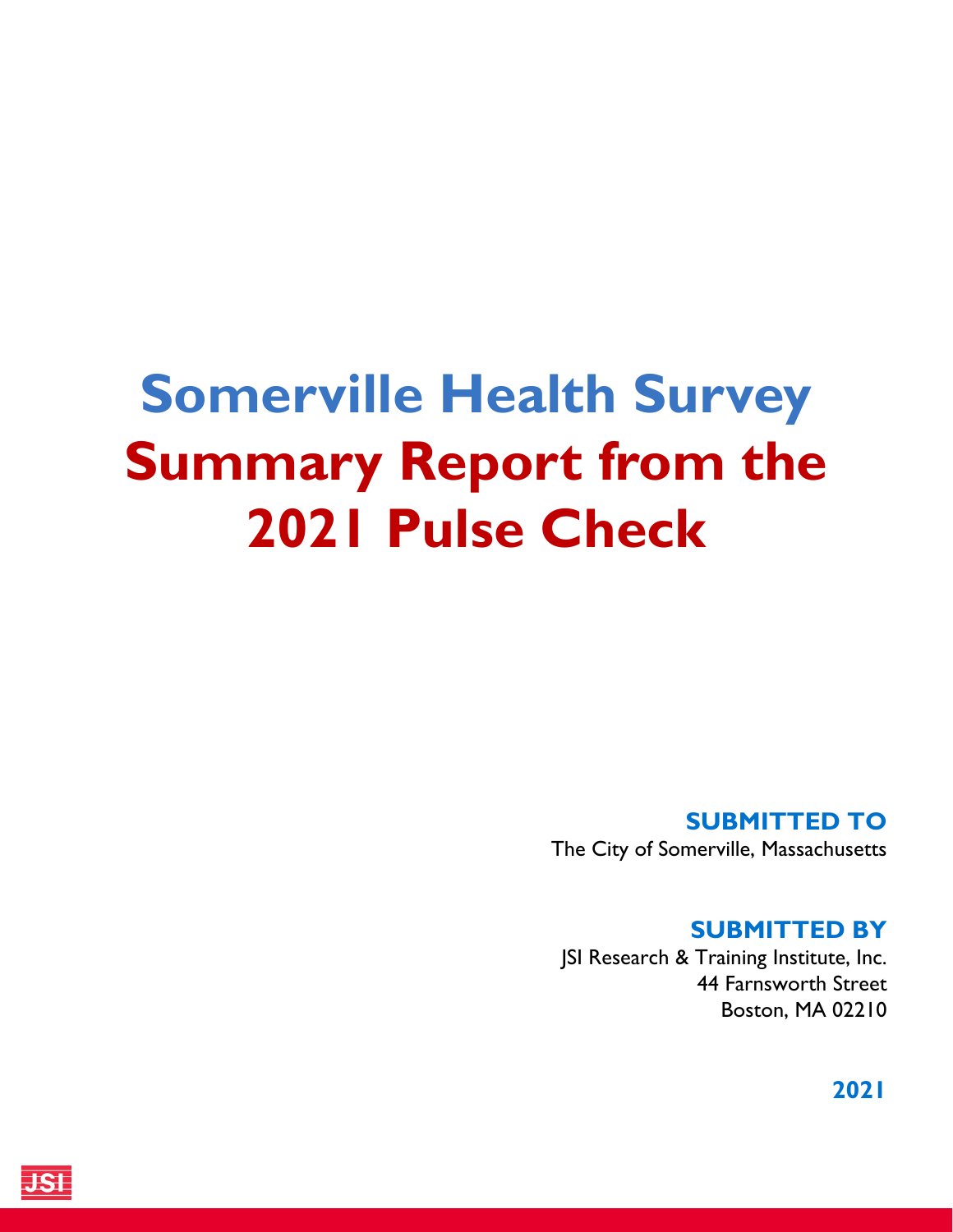### **Introduction**

#### **Background**

In May of 2021, 821 Somerville middle school students (grades 6-8) and 601 Somerville high school students (grades 9‐12) took part in the 2021 Somerville Health Survey Pulse Check to capture vital information related to health status and certain behaviors that put the health of Somerville students at risk. Somerville Public Schools engaged with John Snow, Inc. (JSI), a public health consulting firm with expertise in survey administration, to support this initiative. JSI and Somerville Public Schools worked to develop a targeted health survey (pulse check) based on past Somerville health surveys, the Center for Disease Control and Prevention (CDC) Youth Risk Behavior Survey (YRBS), and the Massachusetts Department of Public Health's Youth Health Survey (YHS).

#### **Survey Content**

The Somerville Health Survey Pulse Check asked students to report risk behaviors that contribute to the leading causes of death, disability, and social problems among youth and adults. Six major health behaviors that are related to the leading causes of illness and death among youth in the United States have been identified and categorized into the following domains:

- Behaviors that contribute to unintentional injuries and violence
- Behaviors related to mental health
- Smoking and tobacco use
- Alcohol and other drug use
- Sexual behaviors related to unintended pregnancy and sexually transmitted infections (STIs)
- Unhealthy dietary behaviors and physical inactivity.

In addition, given the unique circumstances related to the COVID-19 public health emergency, questions were added this year to gather relevant information to assess the impact of COVID-19 and put the consequences of this emergency in the appropriate context.

#### **Survey Administration & Consent Process**

Once the survey content was finalized, JSI designed self-administered, online surveys for the middle and high school using a nationally recognized, specialized survey platform called Alchemer (formerly SurveyGizmo). In addition to English, the survey was translated into Spanish, Portuguese, and Haitian. JSI then worked with each school to develop a survey administration plan and schedule. Schools were given a period of 2 weeks to administer surveys (between late April and early May 2021). Survey administration occurred over 1 to 5 day period, during the students' regular class time. Given the COVID-19 public health emergency, the 2021 survey process was typically administered while students were participating in remote learning, although some students take it in the school setting.

Prior to administration, Somerville was provided assistance with respect to implementing the student opt-out process, confidentiality practices, and other procedures to ensure the quality and integrity of the data collection process. Schools obtain passive parental permission, and parents are mailed a form explaining the purpose of the survey and given the opportunity to have their child out "opt out" of taking it. JSI is wholly responsible for protecting data and ensuring student confidentiality. The surveys are considered anonymous in that students are not asked to provide their names and no identifying information (e.g., Geodata, IP address) is collected. Individual student surveys are never shared, but are combined to create school and district datasets.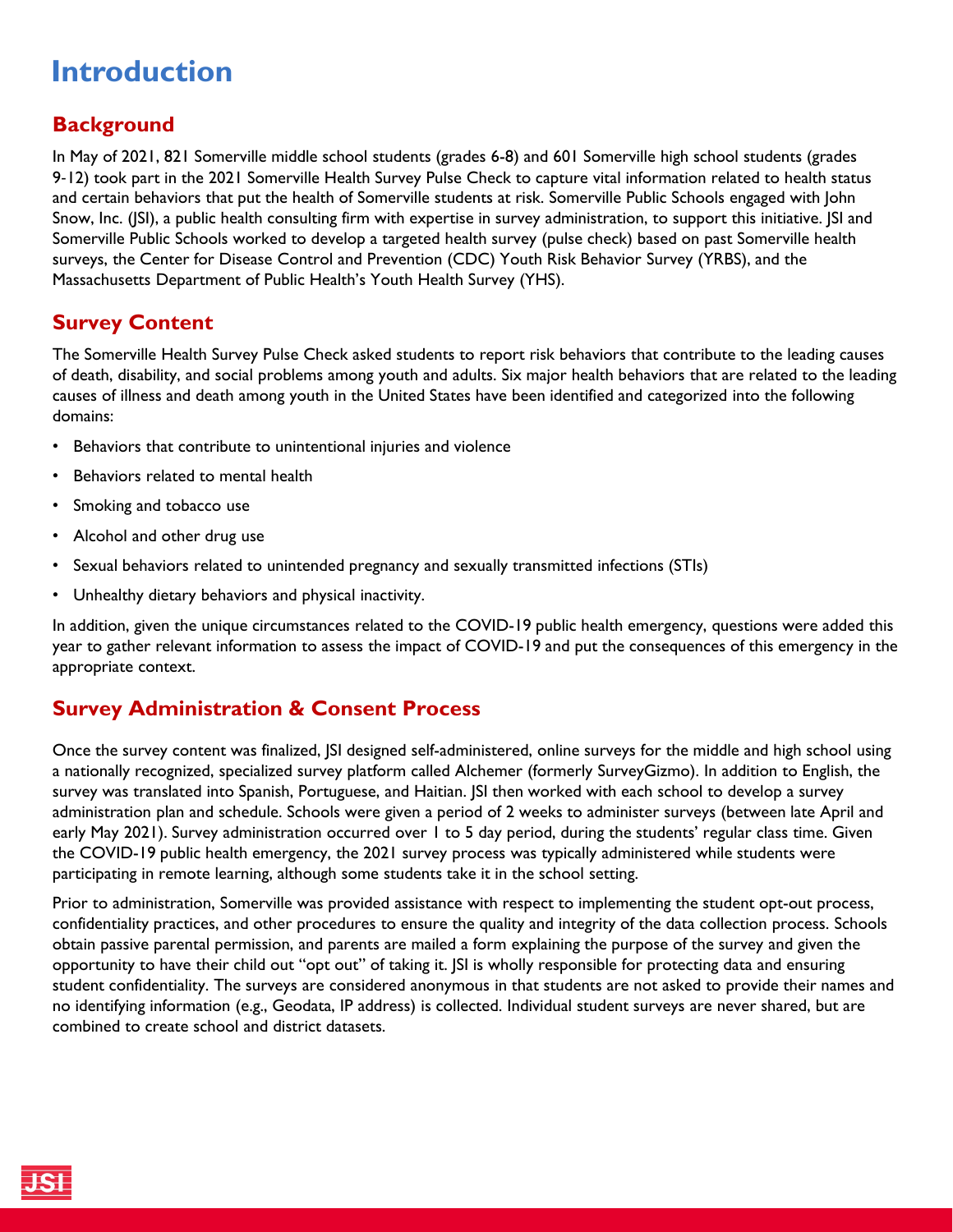### **Introduction**

### **Data Cleaning & Analysis**

Online administration of the survey allowed for results to be immediately transferred to JSI's secure computer servers, where the data were aggregated and analyzed using SAS 9.4 (SAS Institute Inc., Cary, NC). Overall rate of completion was checked for each survey. Records with fewer than 30 valid responses for high schools and fewer than 25 responses for middle schools (shorter overall survey length) were removed. Logical edits on each questionnaire were performed and responses that conflicted in logical terms were both set to missing. A descriptive analysis of survey responses was conducted.

#### **Purpose of Report**

The purpose of this report is to highlight key findings for each of the six core domains and the COVID-19 questions. Data is reported and analyzed for all students in Somerville, as well as by race, gender identity, school (middle or high school), and grade when relevant. The report includes a brief narrative summary of each domain to provide national context. This narrative is then followed by a series of bulleted statements and graphs, which together summarize the survey finding by domain. The information provided is meant to highlight key themes and provide a perspective on how the data compares to prior year data. Somerville has been provided detailed data outputs and raw reports that allow them to look more carefully at data from each question on the survey, including information that allows the school districts to analyze their data by specific demographic cohorts, such as for girls, boys, different racial categories, middle school students, or high school students. The 2021 school year was unprecedented with the impact of the pandemic, and therefore, comparisons to state and national data were not included this year.

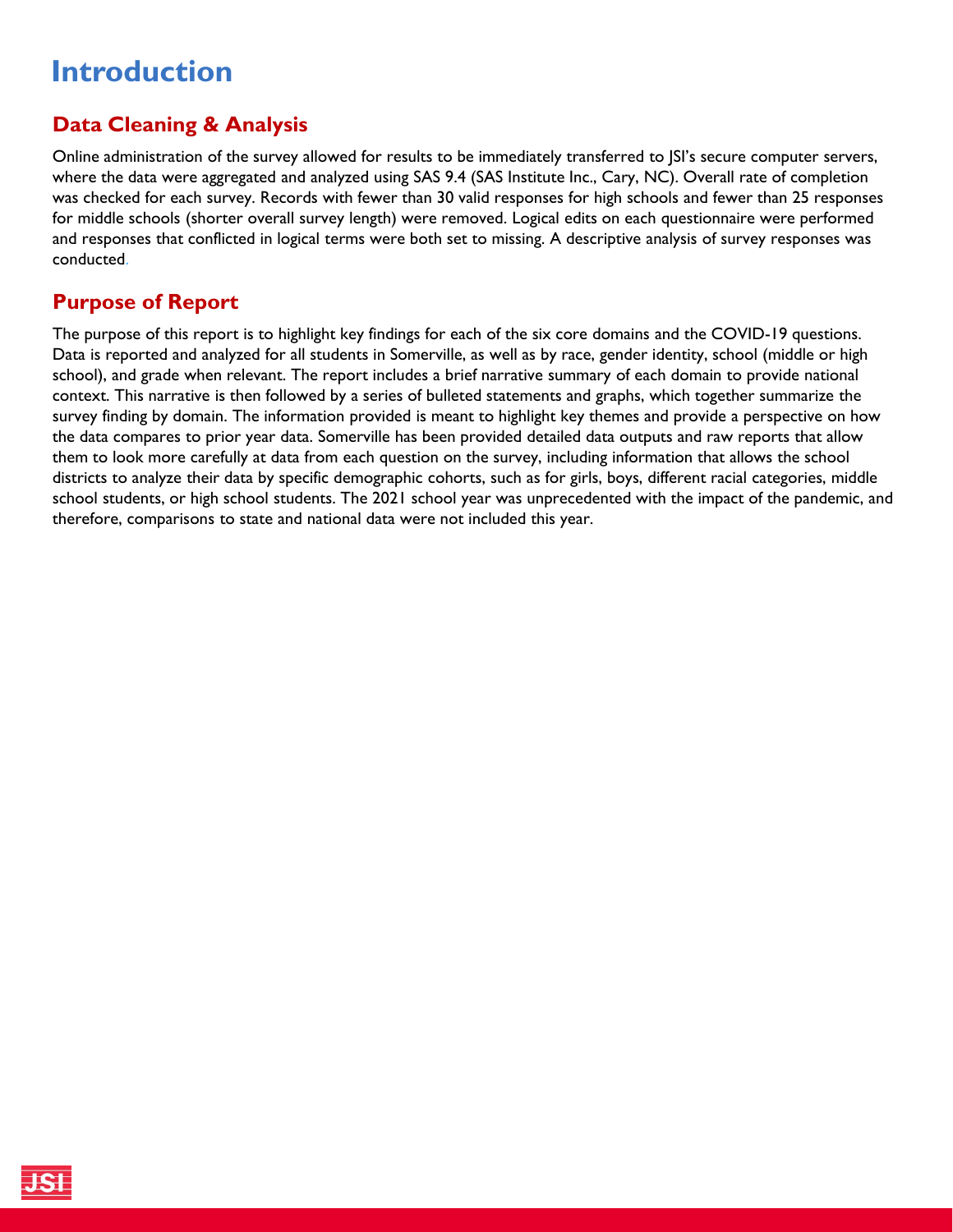## **Table of Contents**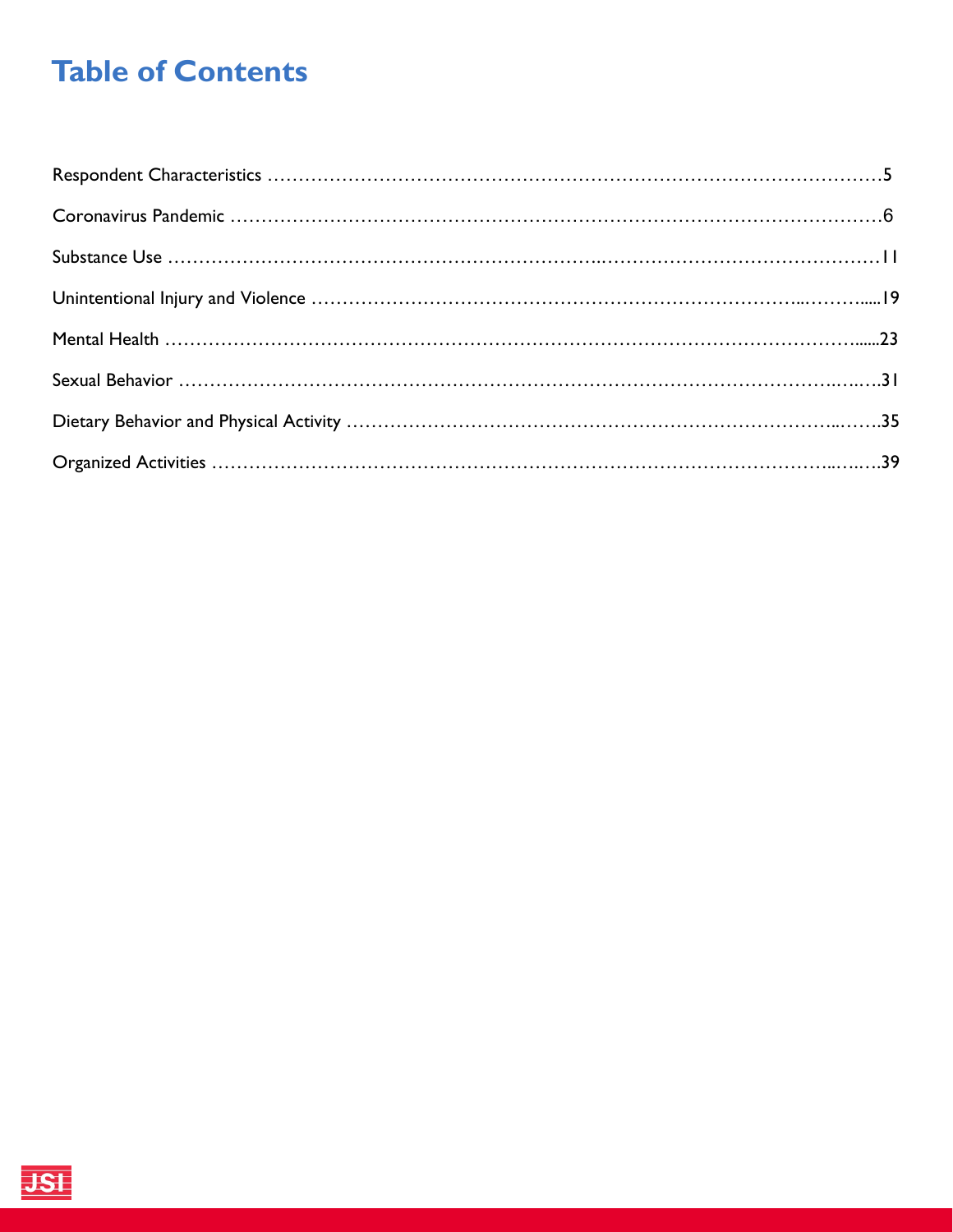### <span id="page-4-0"></span>**Respondent Characteristics**

#### How do Somerville students describe themselves?

A total of 821 middle school (MS) and 601 high school (HS) students were included in the Somerville Health Survey Pulse Check analysis. Tables 1 and 2 show the distribution of survey respondents by grade, race, ethnicity, and gender.

| Table 1. Distribution of Somerville MS respondents |     |       |  |  |  |  |
|----------------------------------------------------|-----|-------|--|--|--|--|
| Total                                              | 821 | 100%  |  |  |  |  |
| Grade                                              |     |       |  |  |  |  |
| 6 <sup>th</sup> Grade                              | 275 | 34.0% |  |  |  |  |
| 7 <sup>th</sup> Grade                              | 270 | 33.4% |  |  |  |  |
| 8 <sup>th</sup> Grade                              | 263 | 32.6% |  |  |  |  |
| <b>Race/Ethnicity</b>                              |     |       |  |  |  |  |
| AI/AN*                                             | 23  | 2.9%  |  |  |  |  |
| Asian                                              | 32  | 4.1%  |  |  |  |  |
| <b>Black or African American</b>                   | 69  | 8.8%  |  |  |  |  |
| NH/PI**                                            | 3   | 0.4%  |  |  |  |  |
| White                                              | 290 | 36.8% |  |  |  |  |
| Other                                              | 284 | 36.0% |  |  |  |  |
| Multi-Racial                                       | 88  | 11.2% |  |  |  |  |
| Hispanic/Latino                                    | 338 | 42.7% |  |  |  |  |
| Gender                                             |     |       |  |  |  |  |
| Male                                               | 418 | 52.0% |  |  |  |  |
| Female                                             | 345 | 42.9% |  |  |  |  |
| Genderqueer                                        | 31  | 3.9%  |  |  |  |  |
| I don't know                                       | 10  | 1.2%  |  |  |  |  |

| Table 2. Distribution of Somerville HS respondents |              |       |  |  |  |  |  |
|----------------------------------------------------|--------------|-------|--|--|--|--|--|
| Total                                              | 601          | 100%  |  |  |  |  |  |
| Grade                                              |              |       |  |  |  |  |  |
| 9th Grade                                          | <b>201</b>   | 33.8% |  |  |  |  |  |
| 10 <sup>th</sup> Grade                             | 163          | 27.4% |  |  |  |  |  |
| I I <sup>th</sup> Grade                            | 133          | 22.4% |  |  |  |  |  |
| 12 <sup>th</sup> Grade                             | 97           | 16.3% |  |  |  |  |  |
| <b>Race/Ethnicity</b>                              |              |       |  |  |  |  |  |
| $AI/AN*$                                           | 4            | 0.7%  |  |  |  |  |  |
| Asian                                              | 41           | 7.0%  |  |  |  |  |  |
| <b>Black or African American</b>                   | 60           | 10.3% |  |  |  |  |  |
| NH/PI**                                            | $\mathbf{c}$ | 0.3%  |  |  |  |  |  |
| White                                              | 268          | 46.1% |  |  |  |  |  |
| Other                                              | 153          | 26.3% |  |  |  |  |  |
| Multi-Racial                                       | 24           | 9.3%  |  |  |  |  |  |
| Hispanic/Latino                                    | 245          | 41.7% |  |  |  |  |  |
| Gender                                             |              |       |  |  |  |  |  |
| Male                                               | 280          | 47.1% |  |  |  |  |  |
| Female                                             | 282          | 47.5% |  |  |  |  |  |
| Genderqueer                                        | 24           | 4.0%  |  |  |  |  |  |
| I don't know                                       | 8            | 1.4%  |  |  |  |  |  |

I don't know <sup>8</sup> 1.4% \*American Indian/Alaska Native \*\*Native Hawaiian/Pacific Islander

\*\*Native Hawaiian/Pacific Islander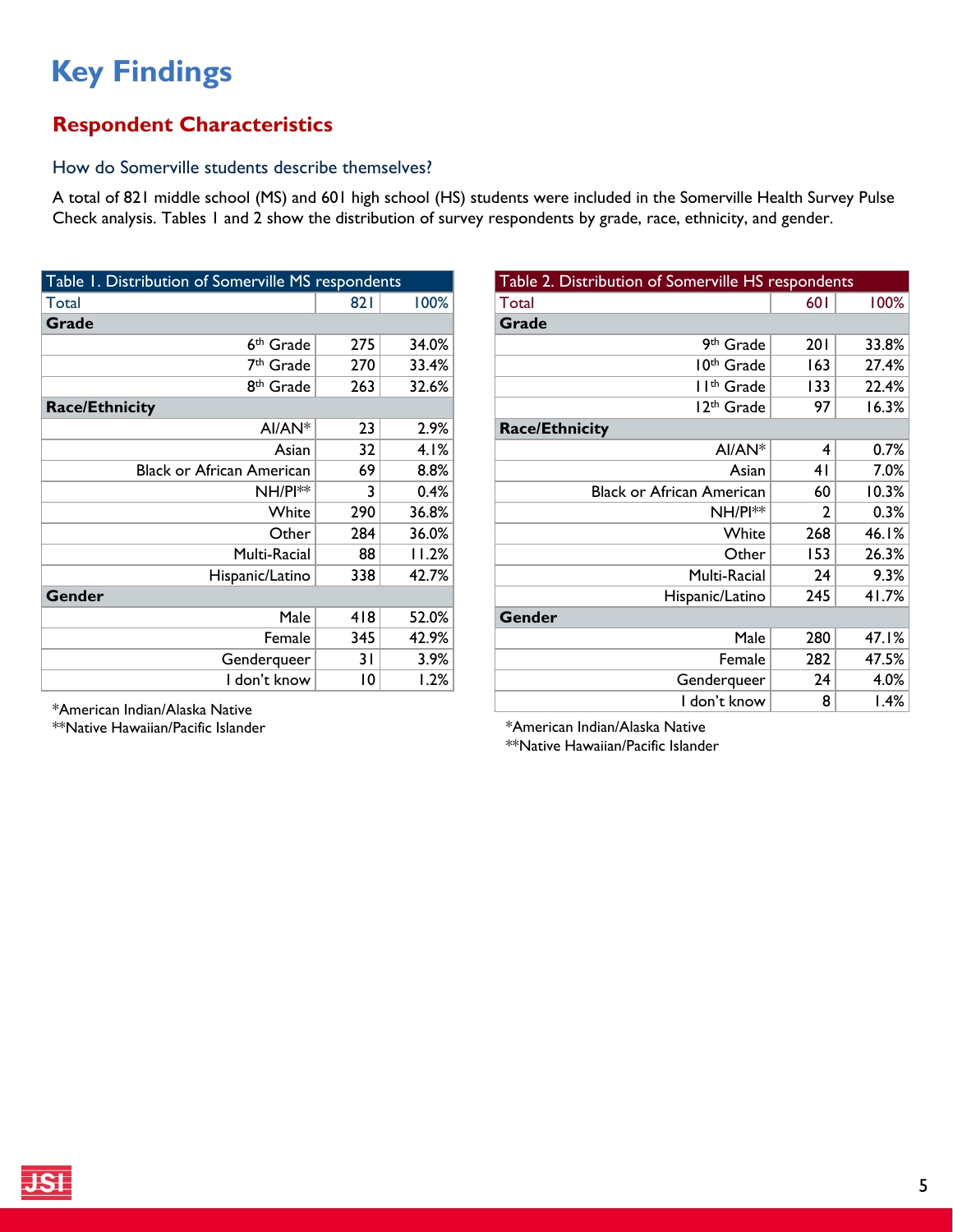### <span id="page-5-0"></span>**Coronavirus Pandemic**

Beginning in early 2020, the United States experienced the coronavirus (COVID-19) pandemic. While the extent of the pandemic's effects on adolescents is unknown, early evidence shows that it has had a profound effect on student's mental and physical well-being. Major findings conclude that more than one-quarter of students (29%) say they do not feel connect at all to school adults.<sup>1</sup> A similar percentage do not feel connected to their classmates or school community. Additionally, more than 1 in 4 young people report sleeping fewer hours because of worry, loss of self-confidence, and feelings of unhappiness, depression, and constant strain. The distress that students face has been greatly exacerbated by COVID-19, however, it follows the historical trend of increasing depression, anxiety, and stress experienced by young people.

#### **Pulse Check Summary**

- Over one-third of HS students and almost one-fourth of MS students reported that they struggled with their mental health most of the time or always during the coronavirus pandemic.
- Genderqueer students were significantly more likely to report struggling with their mental health.
- While the majority of students did not experience adverse financial or health-related effects of the coronavirus pandemic, **20% of HS students and 21% of MS students had a family member or close friend who died**.
- More than half of HS students and almost half of MS students reported experiencing feelings of anger, sadness, worry, numbness, or frustration in reaction to the coronavirus pandemic.
- Almost one-fourth of HS students and 10% of MS students reported that they did not feel close to people in their school.

#### **Core Survey Questions Analyzed**

- During the coronavirus pandemic, how often did you struggle with your mental health?
- During the past 12 months, did any of these things happen to you?
- Do you agree or disagree that you feel close to people at your school?
- During the coronavirus pandemic, have you experienced any of the following?

1<https://www.americaspromise.org/press-release/national-survey-high-school-students-during-covid-19-finds-widespread-negative-impact>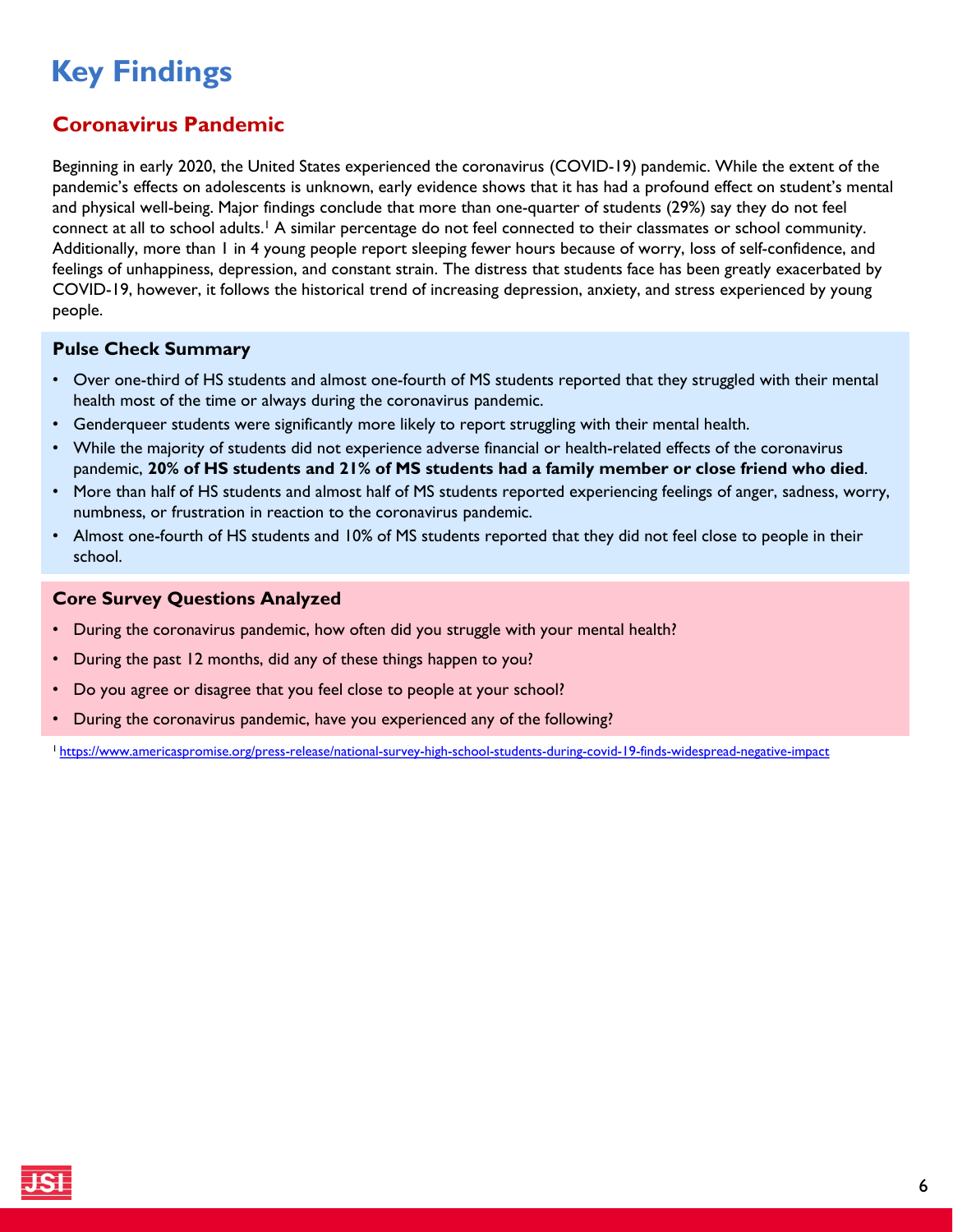### **Coronavirus Pandemic**

#### During the coronavirus pandemic, how often did you struggle with your mental health?

- Overall: Over one-third of HS students and about one-fifth of MS students reported that they struggled with their mental health (most of the time or always) during the coronavirus pandemic.
- Race/Ethnicity: Multi-Racial students were more likely to report that they struggled with their mental health.
- Gender: Genderqueer students were significantly more likely to report that they struggled with their mental health.
- Grade: Student reports of struggling with their mental health increased by grade.



Figure 1. Percent of Somerville students who reported that they struggled with their mental health (most of the time or always) during the coronavirus pandemic

#### Figure 2. Percent of Somerville students who reported that they struggled with their mental health (most of the time or always) during the coronavirus pandemic by grade

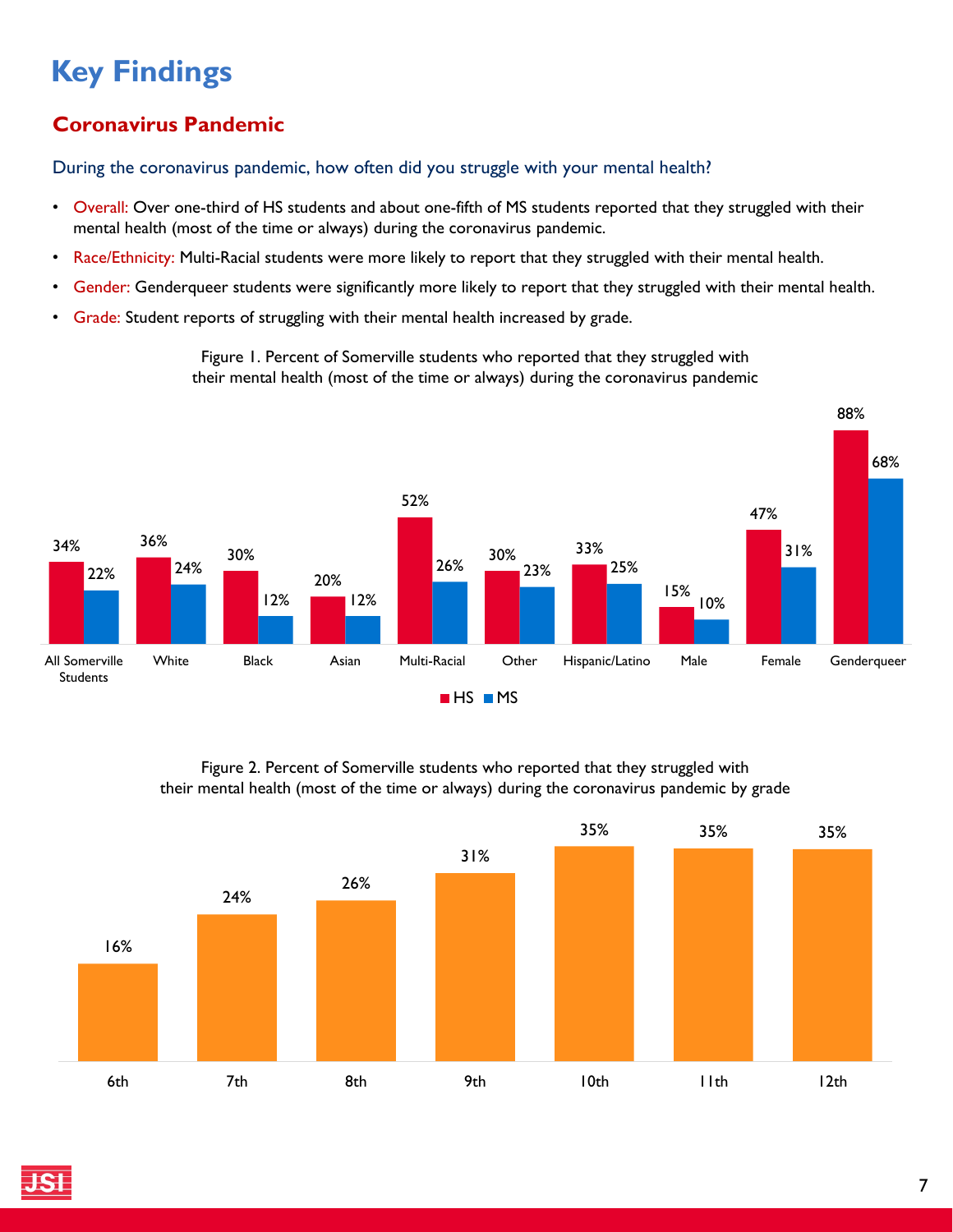### **Coronavirus Pandemic**

#### During the past 12 months, did any of these things happen to you?

• Overall: HS and MS students were most likely to report that they did not experience adverse effects of the coronavirus pandemic (54% and 59%, respectively), followed by the death of a family member or close friend (20% and 21%, respectively) and a family member having a serious illness (18% and 11%, respectively).

> Figure 3. Percent of Somerville students who reported that their family experienced adverse financial or health effects from the coronavirus pandemic



#### During the coronavirus pandemic, have you experienced any of the following?

• Overall: HS students are more likely than MS students to report having experienced emotional and physical stress reactions to the coronavirus, as well as increased substance use.



#### Figure 4. Somerville student reactions to the coronavirus pandemic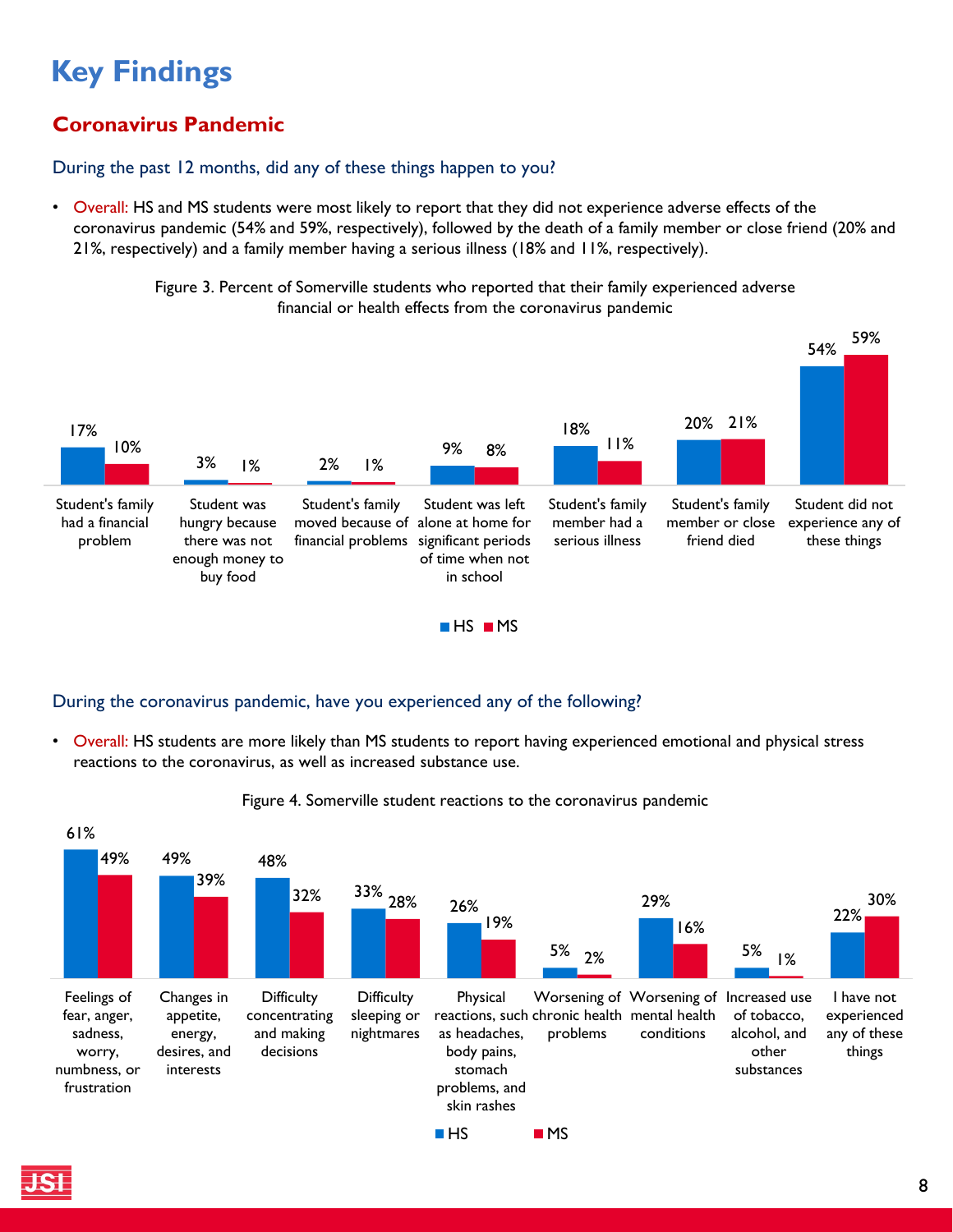### **Coronavirus Pandemic**

During the coronavirus pandemic, have you experienced any of the following? *(Continued)* 

• Gender: Female and genderqueer students were more likely to report negative reactions to coronavirus pandemic than male students.

| Table 3. Somerville student reactions to the coronavirus pandemic by gender             |             |        |             |               |        |             |
|-----------------------------------------------------------------------------------------|-------------|--------|-------------|---------------|--------|-------------|
|                                                                                         | High School |        |             | Middle School |        |             |
|                                                                                         | Male        | Female | Genderqueer | Male          | Female | Genderqueer |
| Feelings of fear, anger, sadness, worry, numbness,<br>or frustration                    | 48%         | 73%    | 100%        | 35%           | 65%    | 81%         |
| Changes in appetite, energy, desires, and interests                                     | 33%         | 63%    | 83%         | 27%           | 53%    | 55%         |
| Difficulty concentrating and making decisions                                           | 33%         | 60%    | 88%         | 20%           | 42%    | 71%         |
| Difficulty sleeping or nightmares                                                       | 22%         | 44%    | 58%         | 18%           | 39%    | 58%         |
| Physical reactions, such as headaches, body pains,<br>stomach problems, and skin rashes | 14%         | 37%    | 54%         | 10%           | 26%    | 48%         |
| Worsening of chronic health problems                                                    | 3%          | 7%     | 21%         | 1%            | 2%     | 6%          |
| Worsening of mental health conditions                                                   | 14%         | 39%    | 75%         | 9%            | 23%    | 48%         |
| Increased use of tobacco, alcohol, and other<br>substances                              | 4%          | 5%     | 13%         | 0.2%          | 2%     | 3%          |
| I have not experienced any of these things                                              | 34%         | 13%    | 0%          | 42%           | 18%    | 3%          |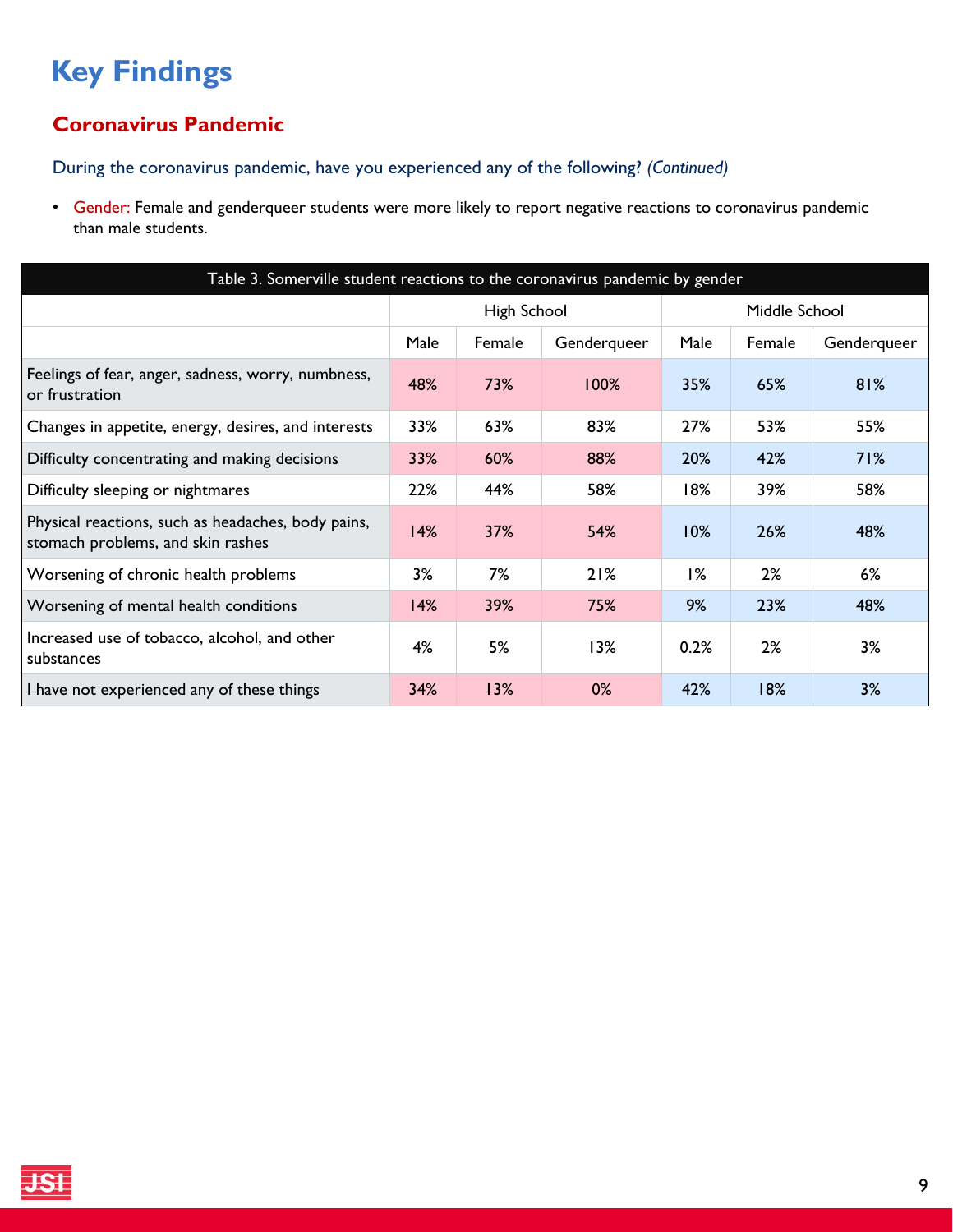### **Coronavirus Pandemic**

Do you agree or disagree that you feel close to people at your school?

- Overall: Almost one-fourth of HS students and 10% of MS students report that they do not (disagree or strongly disagree) feel close to people in their school.
- Race/Ethnicity: Multi-Racial HS students and Black MS students were more likely to report not feeling close to people in their school.
- Gender: Genderqueer students were more likely to report not feeling close to people at their school.
- Grade: MS students are more likely than HS students to report feeling close to people in their school.



Figure 5. Percent of Somerville students who reported that they do not (disagree or strongly disagree) feel close to people in their school

#### Figure 6. Percent of Somerville students who reported that they do not (disagree or strongly disagree) feel close to people in their school by grade

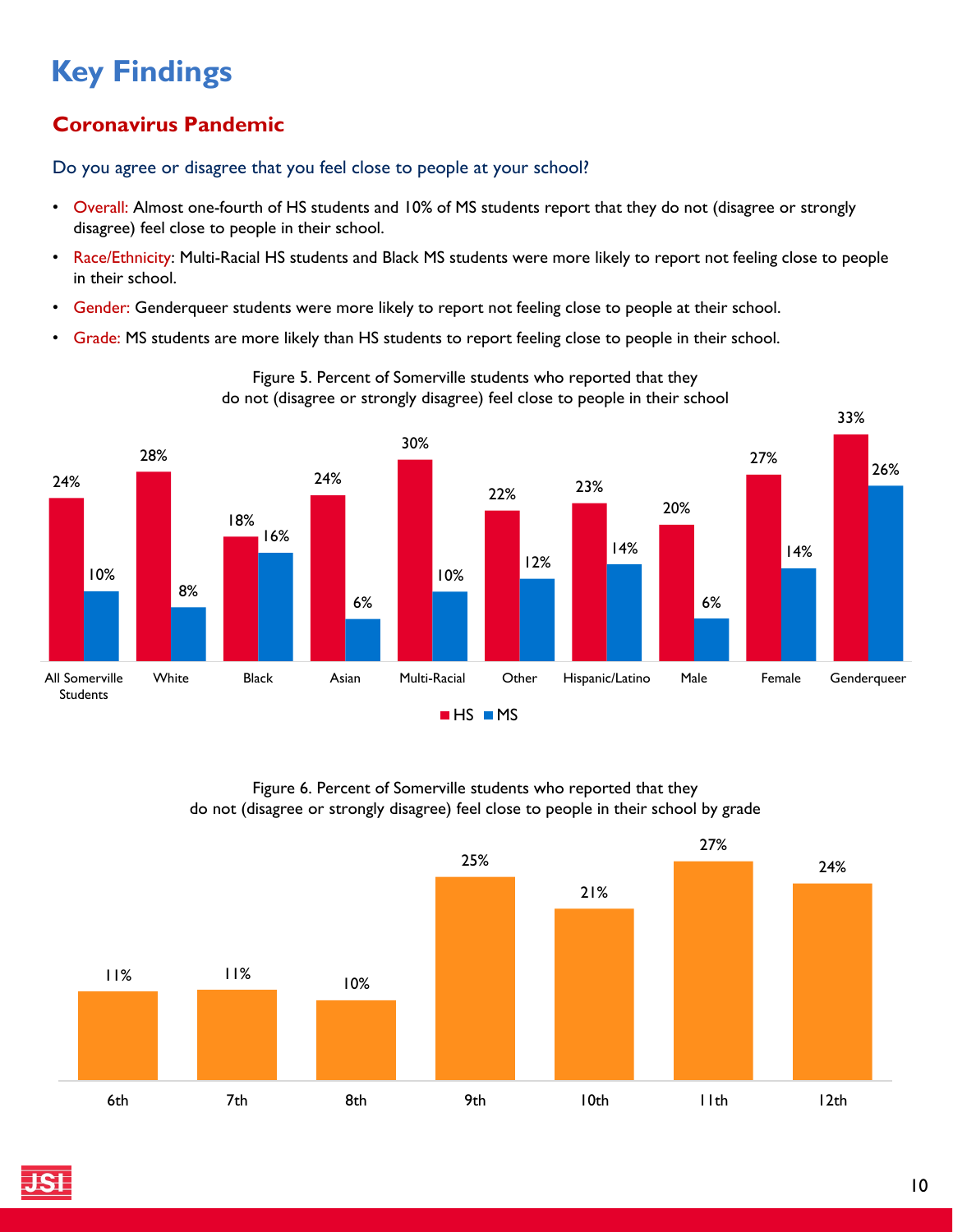#### <span id="page-10-0"></span>**Substance Use**

Studies show that the earlier substance use begins, the more likely an individual will continue to use substances and develop a substance use problem. Adolescents use alcohol, marijuana, and tobacco most commonly with about twothirds of students across the country having tried alcohol by 12th grade.<sup>1</sup> From 2017 to 2019, the national percentage of teenagers who said they have vaped nicotine in the past 12 months roughly doubled for  $8<sup>th</sup>$  graders from 7.5% to 16.5%, for  $10$ <sup>th</sup> graders from 15.8% to 30.7% and for  $12$ <sup>th</sup> graders from 18.8% to 35.3%.<sup>2</sup> While rates steadied in 2020, they have not decreased and remain a cause for health concern amongst youth.<sup>3</sup>

As the COVID-19 pandemic continues, it remains to be analyzed whether reduced ability to interact with peers and having access to other sources of drugs may be a mitigating factor in youth substance use.

#### **Pulse Check Summary**

- Overall, lifetime and current (past 30 days) use increased as students increased in grade.
- Alcohol was most commonly used by HS and MS students. About one-third of HS students report having drank alcohol in their lifetime.
- Current use of substances has decreased across years.
- Current use of substances varied by race/ethnicity across substances, but Asian HS students were less likely to report overall use. Multi-Racial HS students were more likely to report current alcohol use.
- HS and MS students perceived using non-prescribed medication as the most risky and marijuana as the least risky.
- Perceived access of substances by HS students has decreased across years. Electronic vapor products were perceived as the easiest to access.
- Students were most likely to be exposed to cigarettes, marijuana, and alcohol in their household.

#### **Survey Questions Analyzed**

- Students' use of substances
	- How old were you when you used a substance for the first time (lifetime use)? (Asked for each substance)
	- During the past 30 days, on how many days did you use part of all of a substance (current use)? (Asked for each substance)
	- During the past 30 days, on how many days did you have 4 or more drinks of alcohol in a row (binge drinking)?
- Risk of substance use
	- How much do you think people risk harming themselves physically or in other ways if they use a substance? (Asked for each substance)
- Access and exposure to substances
	- How did you usually get the substance that you used?
	- If you wanted to get a substance, how easy would it be?
	- Is there anyone (other than you) living in your household who [uses the following substances]?

3 Ibid.



<sup>1</sup> <https://www.cdc.gov/ncbddd/fasd/features/teen-substance-use.html>

<sup>2</sup> <https://teens.drugabuse.gov/teachers/stats-trends-teen-drug-use>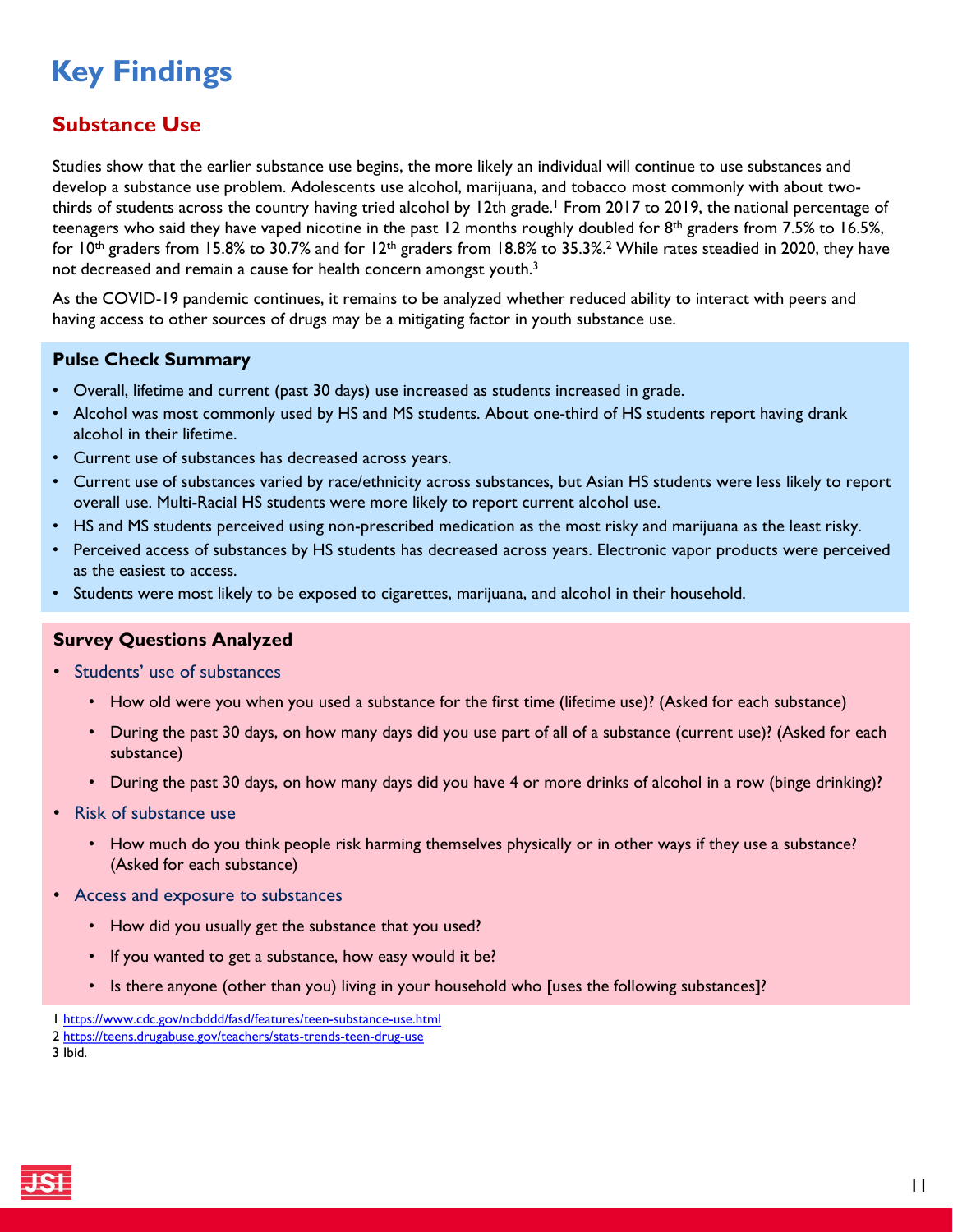### **Substance Use**

#### Lifetime use

- Overall: Alcohol is the most reported lifetime substance used by both HS and MS students.
- Trend: Reported lifetime substance use varied by substance for MS students and decreased for HS students compared to prior years.



Figure 7. Percent of Somerville students reporting lifetime use of substances

- Overall: The percent of students reporting lifetime use of any substance increases by grade.
- Trend: Reported lifetime substance use by grade is similar to prior years.

#### Figure 8. Percent of Somerville students reporting lifetime use of substances by grade



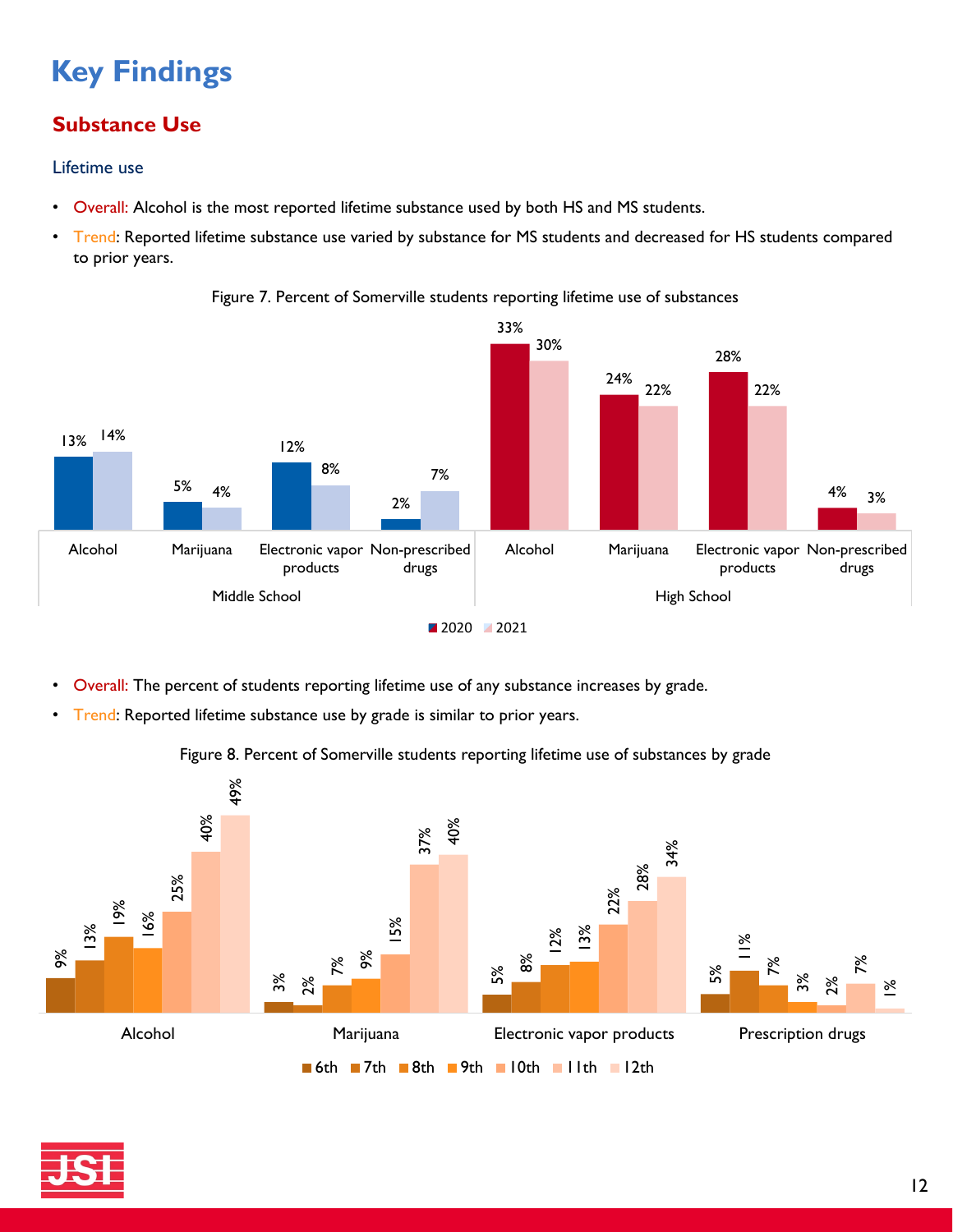### **Substance Use**

#### Current (past 30 day) use

• Overall: Somerville HS students reported similar rates of current alcohol, marijuana, and electronic vapor products use.



Figure 9. Percent of Somerville HS students reporting current (past 30 day) use of substances

• Grade: Generally, the percent of Somerville HS students reporting current use of any substance increases by grade.

Figure 10. Percent of Somerville HS students reporting current (past 30 day) use of substances by grade



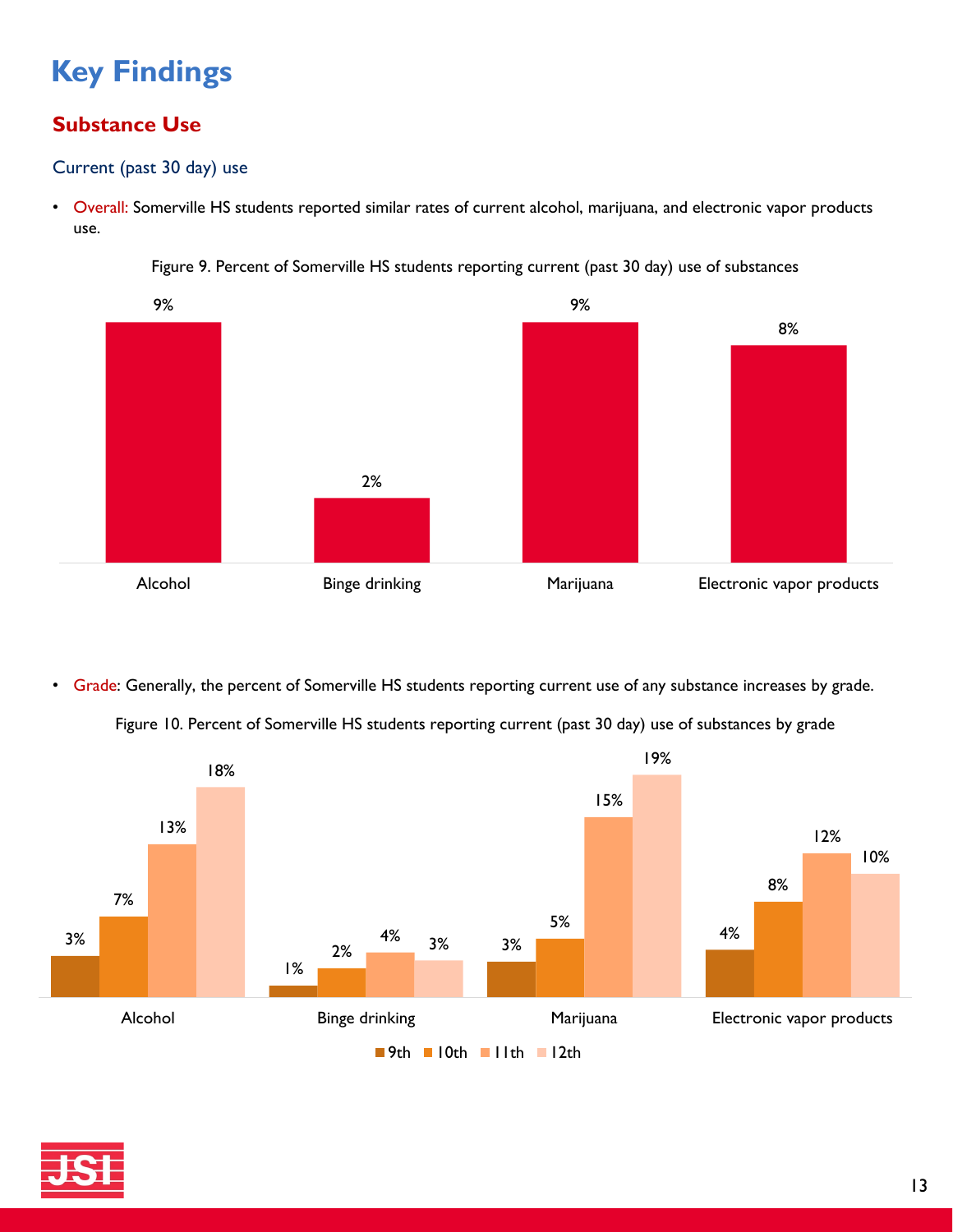### **Substance Use**

#### Current (past 30 day) use

• Race/Ethnicity: Use of substances varied across race/ethnicity. Asian students were least likely to report current overall substance use.

Figure 11. Percent of Somerville HS students reporting current (past 30 day) use of substances by race/ethnicity



• Gender: Overall, genderqueer students were more likely to report current substance use, followed by female and male students.

Figure 12. Percent of Somerville students reporting current (past 30 day) use of substances by gender



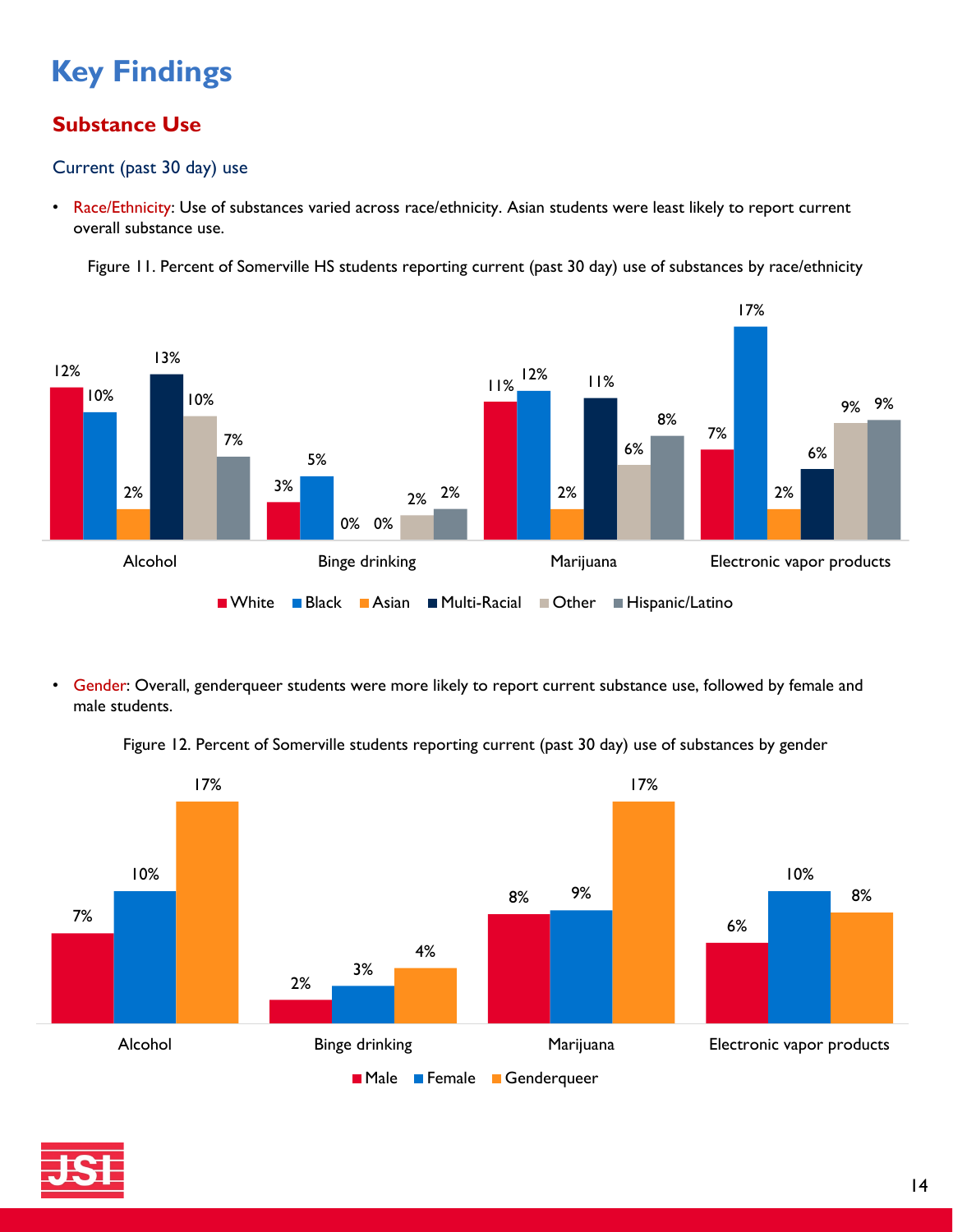### **Substance Use**

Current (past 30 day) use

• Trend: Current use of substances by Somerville HS students has decreased over time.

Figure 13. Percent of Somerville HS students reporting current (past 30 day) use of substances across years



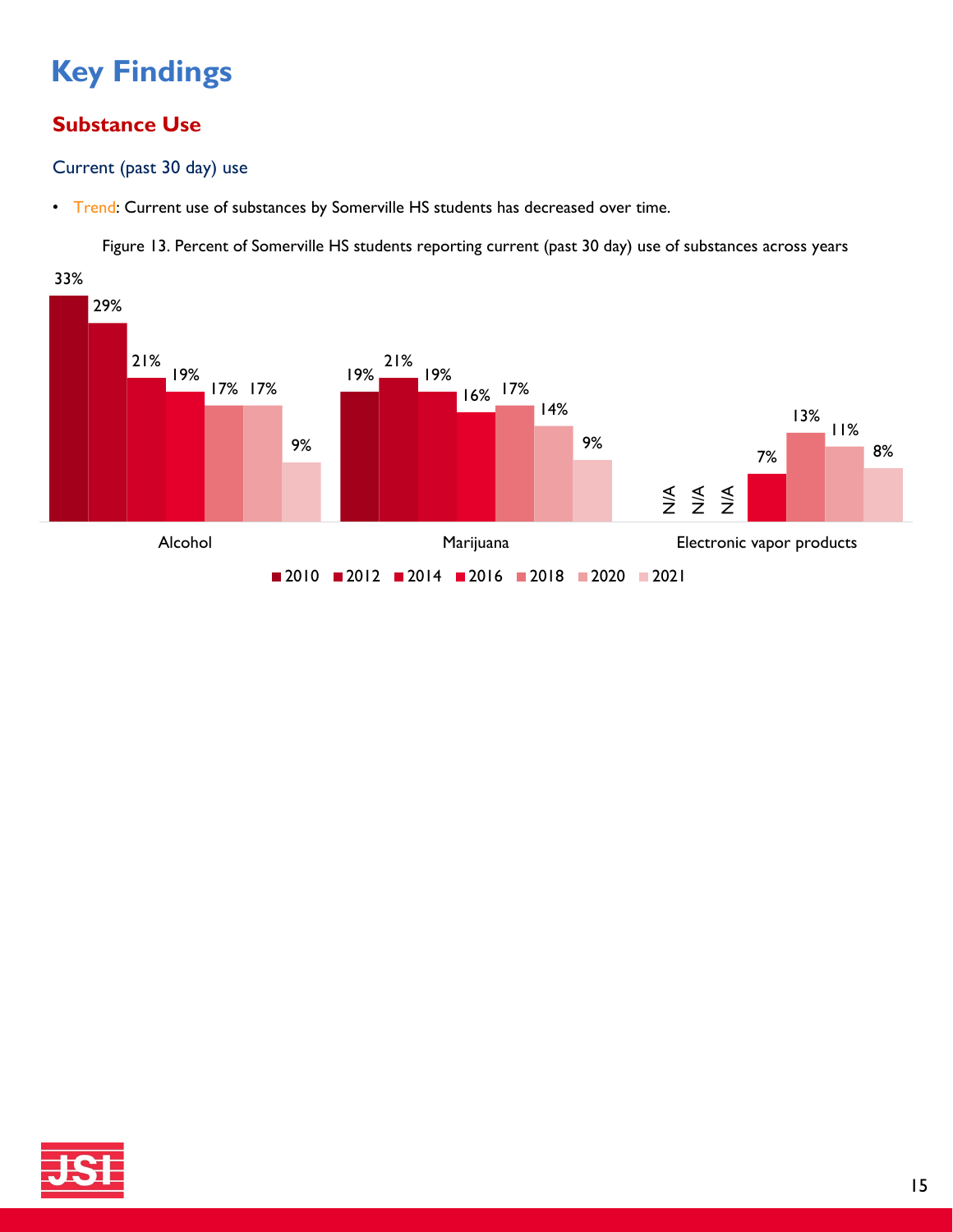### **Substance Use**

How much do you think people risk harming themselves (physically or in other ways) if they use the following substances?

- Overall: Somerville students perceived using prescription drugs that are not prescribed to them as the most risky, followed by smoking one or more packs of cigarettes per day, and using electronic vapor products.
- Trend: The perceived harm of most substances was similar over time, however the perceived risk of marijuana use has decreased significantly.







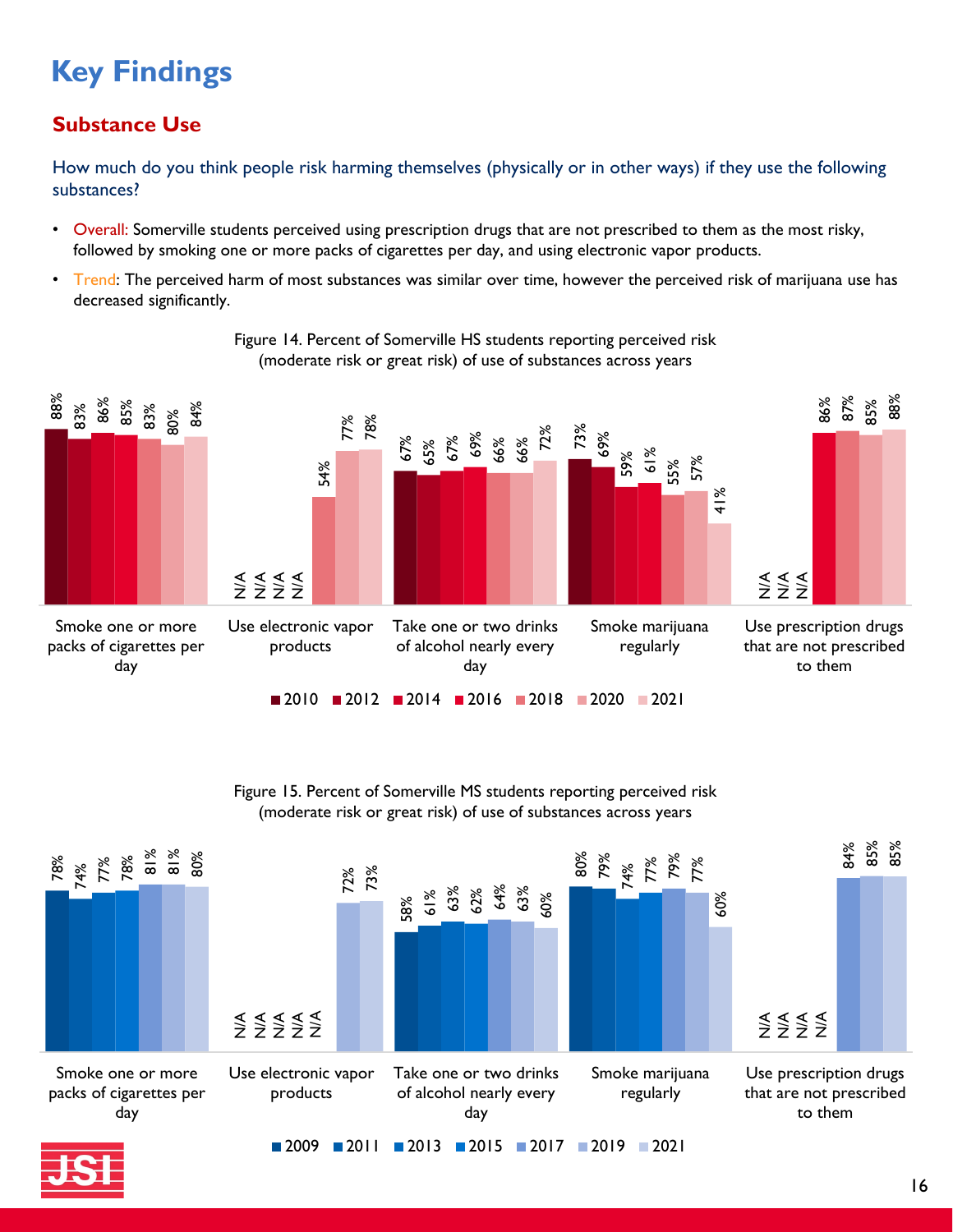### **Substance Use**

If you wanted to get the following substances how easy would it be?

- Overall: Somerville HS students perceived electronic vapor products as the easiest to obtain, followed by alcohol, marijuana, cigarettes, prescription drugs not prescribed to them, and illegal drugs other than marijuana.
- Trend: Overall, perceived access to obtaining substances decreased between 2018 and 2021 with the largest decrease in the ease of access to prescription drugs (32% in 2018 compare to 14% in 2021).

![](_page_16_Figure_5.jpeg)

Figure 16. Percent of Somerville HS students reporting perceived ease (sort of easy or very easy) of obtaining substances across years

![](_page_16_Picture_7.jpeg)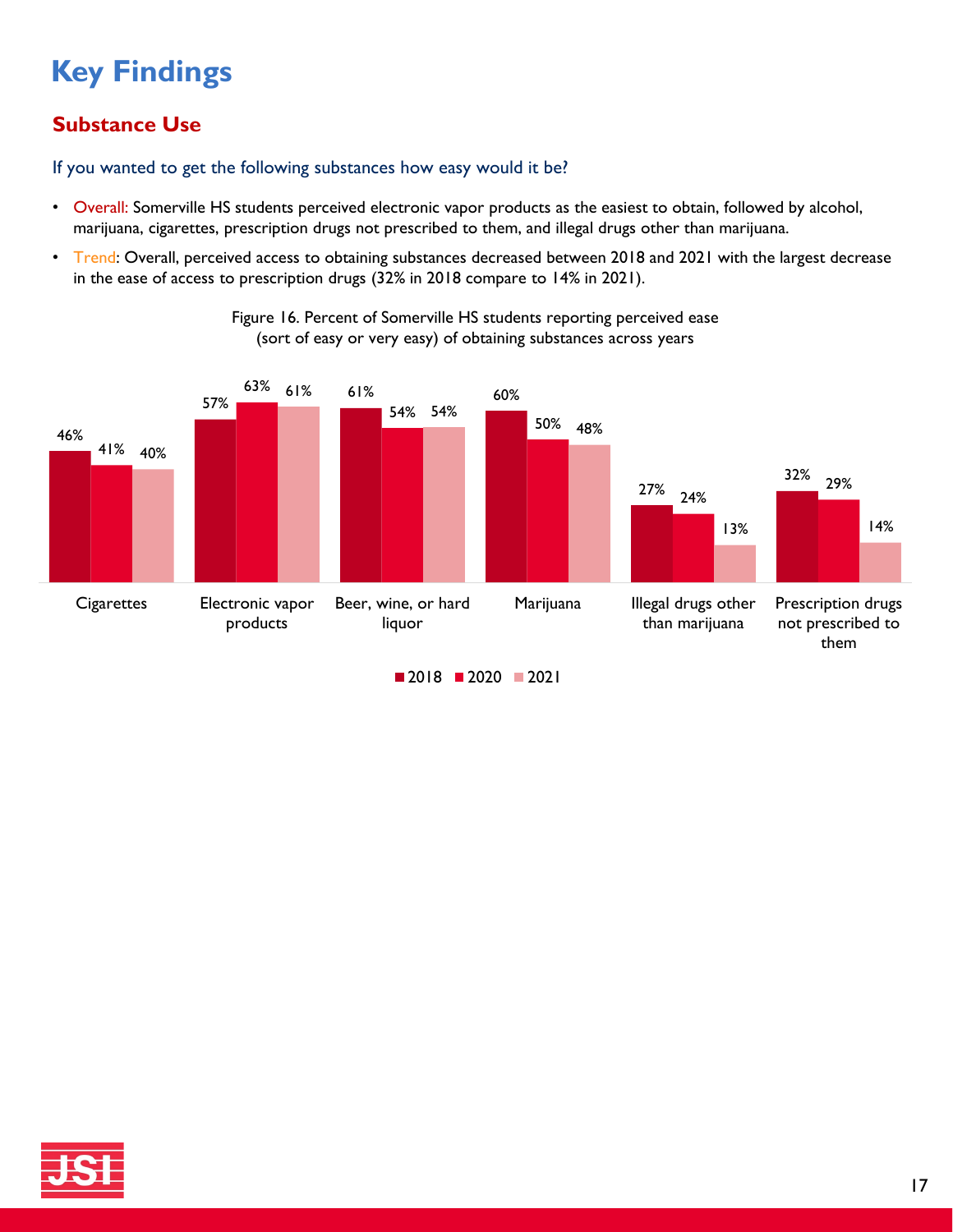### **Substance Use**

Other than you is there anyone living in your household who uses the following substances?

- Overall: Somerville HS students were similarly likely to report living with someone who smokes cigarettes or marijuana (15%, respectively) followed by drinks too much alcohol (9%), uses electronic vapor products (8%), uses illegal drugs (1%), and uses prescription drugs not prescribed to them (1%).
- Trend: Somerville HS students' exposure to substance use has relatively decreased over time, however exposure to marijuana remains at similar levels.

![](_page_17_Figure_5.jpeg)

Figure 17. Percent of Somerville HS students reporting that someone in their

- Overall: Somerville MS students were most likely to report living with someone who smokes cigarettes (17%), followed by drinks to much alcohol (10%), smokes marijuana (9%), uses electronic vapor products (9%), uses illegal drugs (1%), and abuses prescription medication (2%).
- Trend: Somerville MS students' exposure to substance use varies across substances over time. Exposure to cigarette smoking and use of illegal drugs have decreased, exposure to electronic vapor products and marijuana has increased, and exposure to prescription medication abuse and too much alcohol consumption is consistent with prior years.

![](_page_17_Figure_9.jpeg)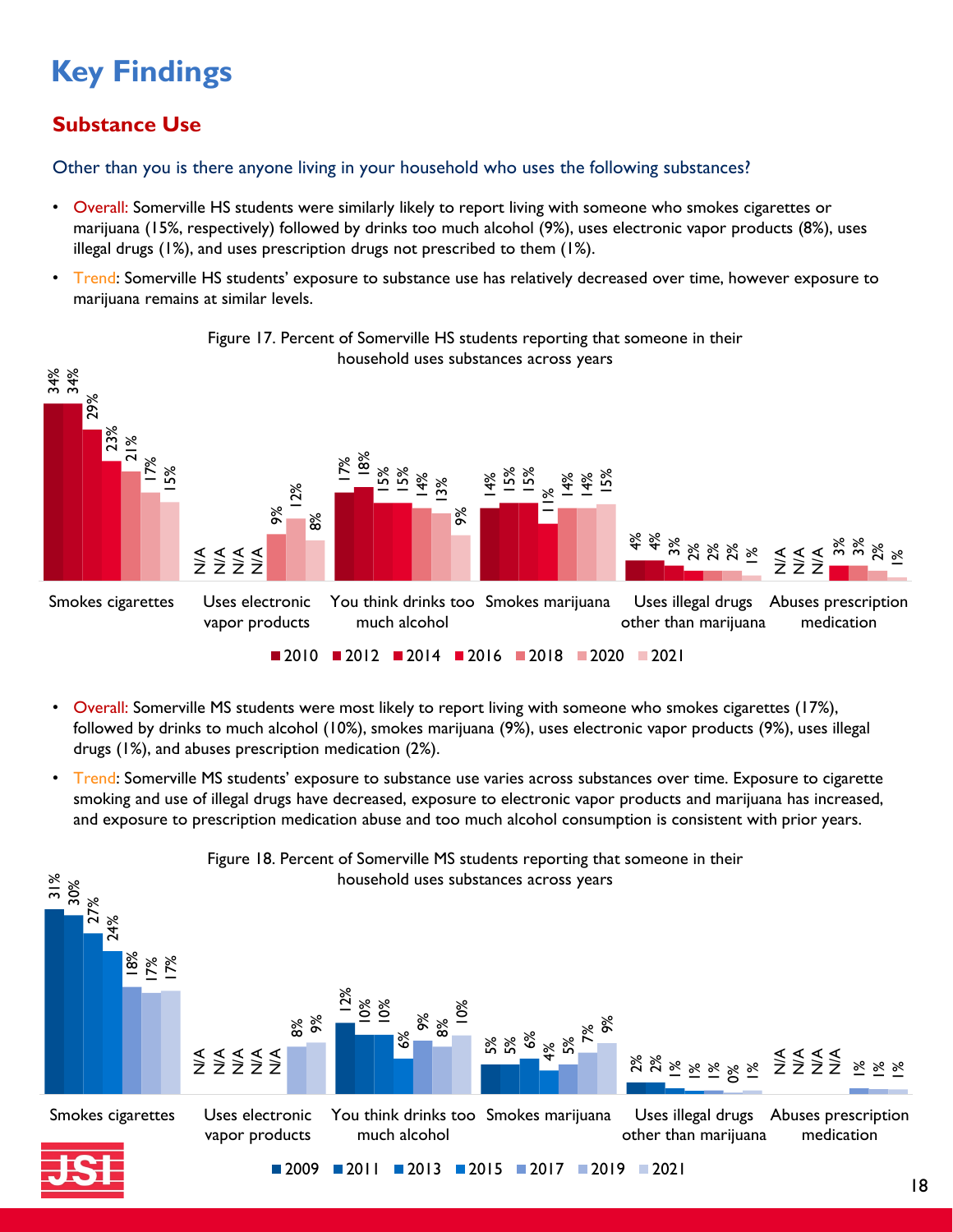#### <span id="page-18-0"></span>**Unintentional Injury and Violence**

Unintentional injuries are defined as accidental injuries where the harmful outcome was not sought, occurred in a short period of time, or normal body functions were blocked by external means. Some of the most common unintentional injuries result from motor vehicle crashes, falls, fires and burns, drowning, poisonings, and suffocations. According to a new analysis by CDC, between 1999-2016, mortality from all three forms of injury death – unintentional injury/accidents, suicide, and homicide – have increased for children and adolescents ages 10-19, after years of sharp decline.<sup>1</sup>

This section also reports data on sexual or physical dating violence amongst students. Unhealthy relationship dynamics during adolescence can be detrimental to emotional development and lead to other long-term negative impacts on future relationships. Teen dating violence (TDV) occurs between two people in a close relationship and includes four types of behavior; physical violence, sexual violence, stalking, and psychological aggression. The CDC reports nationally, nearly 1 in 9 female teens and 1 in 13 male teens report experiencing physical dating violence in the last 12 months.2 Primary prevention initiatives include early education about safe dating practices, problem-solving skills, and avoidance of risky behaviors. In the state of Massachusetts, 2010 Mass. Acts, Chap. 256 requires school districts to implement a specific policy to address teen dating violence in public schools.

#### **Pulse Check Summary**

- Overall, 5% of HS and 4% of MS students reported experiencing sexual violence in the past 12 months.
- Black HS and Hispanic/Latino MS students were more likely to report experiencing sexual violence.
- Genderqueer students were more likely to report experiencing sexual violence.
- Reports of electronic bullying decreased as students increased in grade.
- Genderqueer students were more likely to report being electronic bullying in the past 12 months.
- Electronic bullying in MS increased significantly in 2021 while electronic bullying in HS decreased significantly compared to prior years.

#### **Survey Questions Analyzed**

- General
	- During the past 12 months, how many times were you in a physical fight?
	- During the past 12 months, how many times did anyone force you to do sexual things that you did not want to do?
- **Dating violence** 
	- During the past 12 months, how many times did someone you were dating or going out with force you to do sexual things that you did not want to do?
	- During the past 12 months, how many times did someone you were dating or going out with physically hurt you on purpose?
- Bullying
	- During the past 12 months, have you been electronically bullied?

<sup>&</sup>lt;sup>1</sup> [https://www.cdc.gov/nchs/pressroom/nchs\\_press\\_releases/2018/201806\\_Youth\\_Injury\\_Mortality.htm](https://www.cdc.gov/nchs/pressroom/nchs_press_releases/2018/201806_Youth_Injury_Mortality.htm)

<sup>2</sup> <https://www.ncsl.org/research/health/teen-dating-violence.aspx>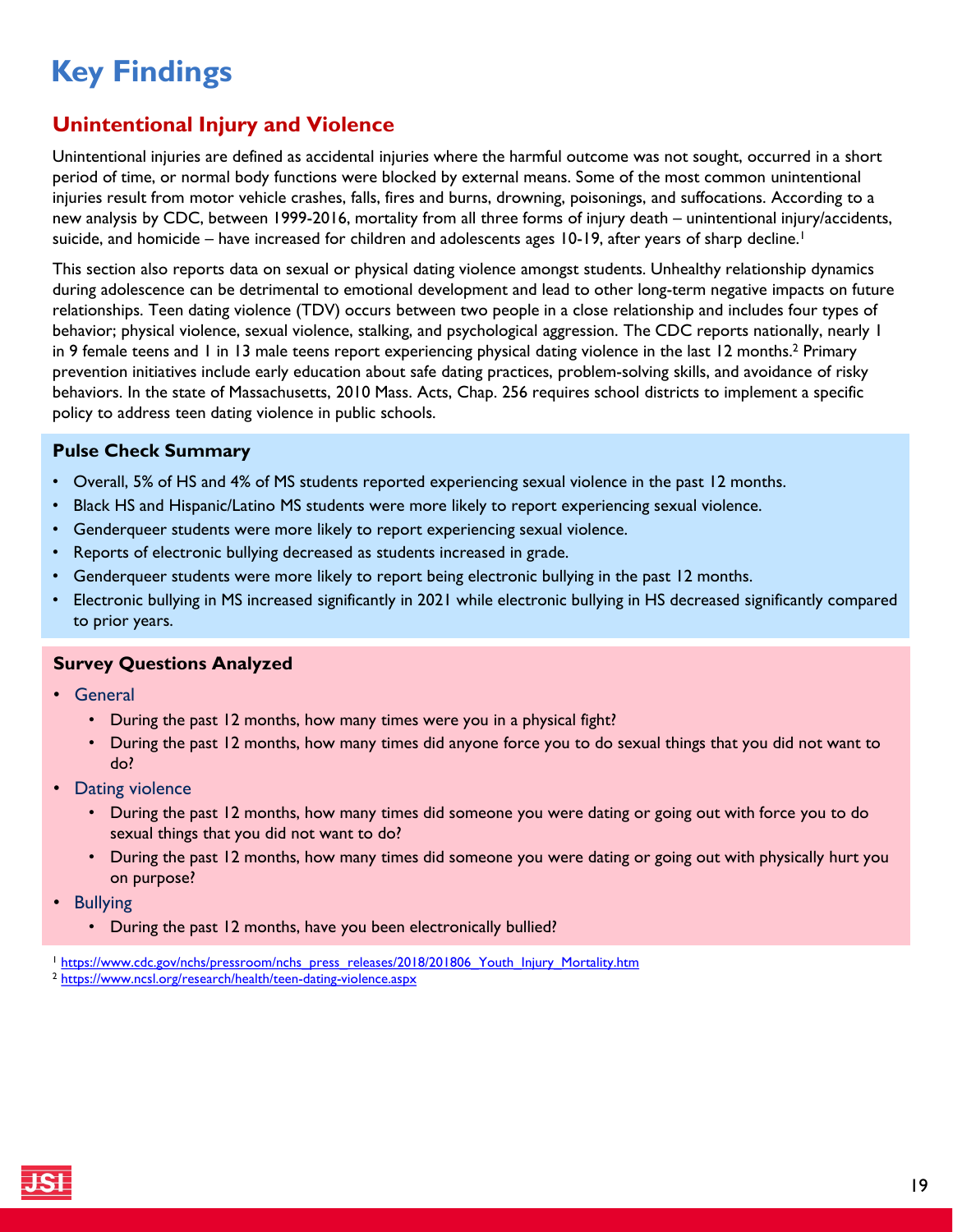### **Unintentional Injury and Violence**

#### Sexual violence and dating violence in the past 12 months

- Overall: Somerville HS and MS students reported low percentages of forced sexual activity by anyone. However, of the students who reported forced sexual activity by anyone, 56% of HS students and 42% of MS students reported experiencing sexual violence by someone they were dating or going out with.
- Race/Ethnicity: Black HS students and Hispanic/Latino MS students were more likely to experience sexual violence by anyone.
- Gender: Genderqueer students are more likely to experience sexual violence by anyone.

![](_page_19_Figure_6.jpeg)

Figure 19. Percent of Somerville students who reported experiencing sexual or physical violence in the past 12 months

Figure 20. Percent of Somerville students who reported being forced to do sexual things that you did not want to do by anyone in the past 12 months

![](_page_19_Figure_9.jpeg)

![](_page_19_Picture_10.jpeg)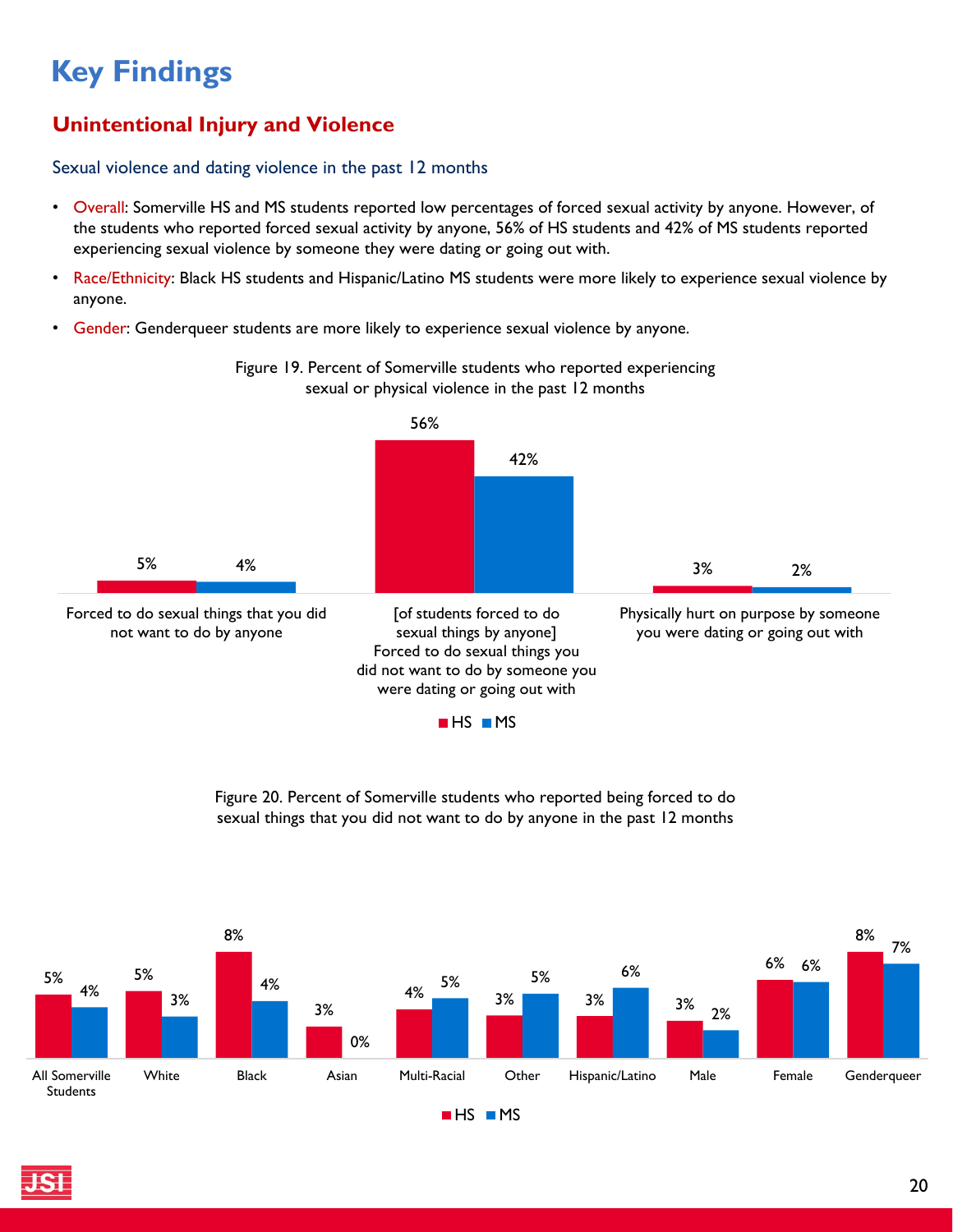### **Unintentional Injury and Violence**

During the past 12 months, have you been electronically bullied?

- Race/Ethnicity: Black HS students and Multi-Racial MS students were more likely to report having been electronically bullied in the past 12 months.
- Gender: Genderqueer students are more likely to report having been electronically bullied.
- Grade: MS students were significantly more likely to report having been electronically bullied. As students increased in grade, they were generally less likely to report having been electronically bullied.

Figure 21. Percent of Somerville students who reported having been electronically bullied in the past 12 months

![](_page_20_Figure_7.jpeg)

Figure 22. Percent of Somerville students who reported having been electronically bullied in the past 12 months by grade

![](_page_20_Figure_9.jpeg)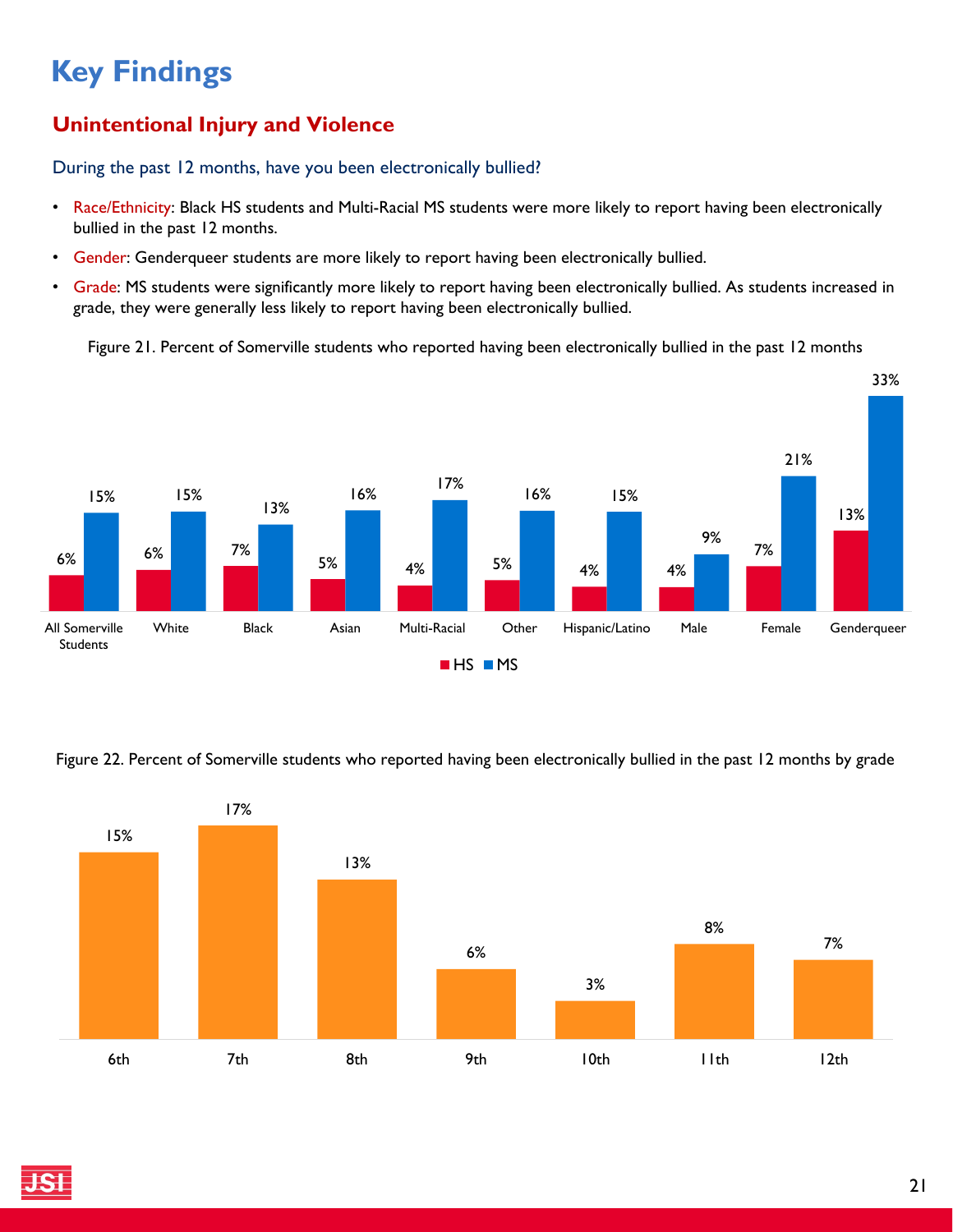### **Unintentional Injury and Violence**

During the past 12 months, have you been electronically bullied?

• Trend: Electronic bullying in MS increased significantly in 2021 while electronic bullying in HS decreased significantly compared to prior years.

![](_page_21_Figure_4.jpeg)

![](_page_21_Figure_5.jpeg)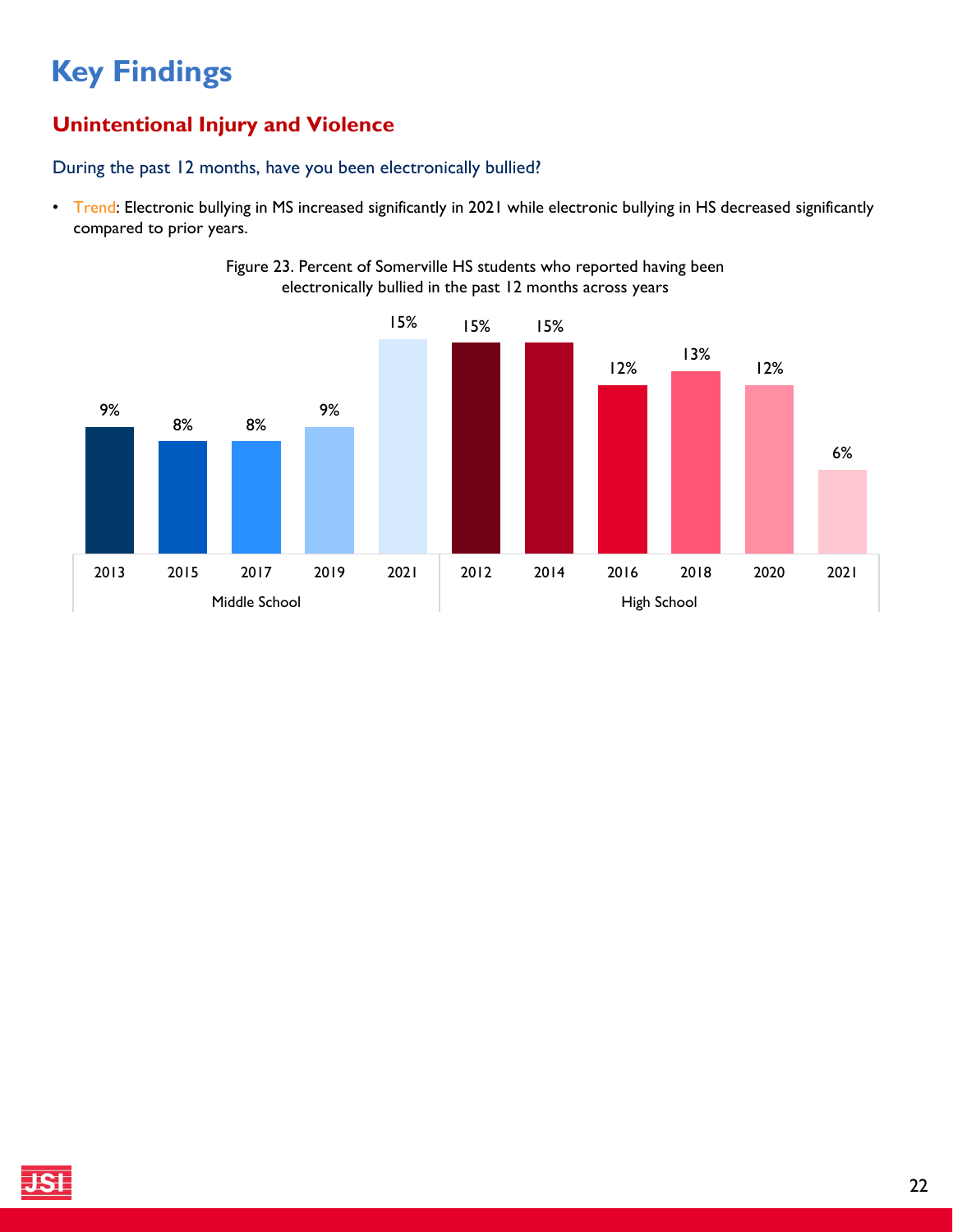### <span id="page-22-0"></span>**Mental Health**

In the United States, approximately 1 in 4 youth meet criteria for a lifetime mental disorder such as depression, anxiety, or Attention Deficit Hyperactivity Disorder (ADHD).<sup>1</sup> This can cause serious changes in the way youth learn, behave, or handle their emotions, causing distress and problems getting through the day. The CDC reports that 7.4% of children aged 3-17 years (~4.5 million) have a diagnosed behavior problem, 7.1% (~4.4 million) have diagnosed anxiety, and 3.2% (~1.9 million) have diagnosed depression.2 According to data from the National Centers for Disease Control and Prevention (CDC). In addition, the CDC reports that the rate of suicide for youth and young adults ages 10 to 24 increased nearly 60% between 2007 and 2018.3

#### **Pulse Check Summary**

- School-related issues were the most common cause of stress for HS and MS students. The greatest reported source of stress in school was keeping up with school work.
- Genderqueer students were more likely to report experiencing overwhelming stress, depression, and suicidal ideations compared to male and female students.
- Suicidal ideation and attempts were similar to prior reporting years, although MS students were significantly more likely to report engaging in self-harm.  $11^{th}$  grade students were at greater risk of seriously considering suicide and  $12^{th}$ grade students were at greater risk of attempting suicide.
- Students most often identified an adult outside of school or a coping strategy as their support network.

#### **Survey Questions Analyzed**

- Stress
	- Which of the following do you find causes the most negative stress for you?
	- Which of the following do you find the most stressful about school?
	- During the past 12 months, how often did you feel like you were under overwhelming stress?
- Self-harm and suicide
	- During the past 12 months, did you ever feel so sad or hopeless almost every day for two weeks or more in a row that you stopped doing some usual activities?
	- During the past 12 months, how many times did you do something to purposely hurt yourself without wanting to die, such as cutting or burning yourself on purpose?
	- Have you ever seriously consider attempting suicide?
	- During the past 12 months, did you make a plan about how you would attempt suicide?
	- During the past 12 months, did you attempt suicide?
- Support networks and treatment access
	- Do you have a healthy activity or behavior (coping strategy) that helps you relieve stress?
	- Is there at least one teacher or other adult in your school that you can talk to if you have a problem?
	- Outside of school, is there an adult (or adults) you can talk to about things that are important to you?
	- Are you taking medicine/receiving counseling prescribed doctor or other health professional for any type of behavioral health, mental health condition or emotional problem?

<sup>1</sup> https://youth.gov/youth-topics/prevalence-mental-health-disorders-among[youth#:~:text=Click%20to%20Enlarge%20Most%20youth,with%20anxiety%20disorders%2C%20and%209.6](https://www.cdc.gov/childrensmentalhealth/features/anxiety-depression-children.html)

<sup>2</sup><https://www.cdc.gov/childrensmentalhealth/features/anxiety-depression-children.html>

<sup>3</sup><https://www.cdc.gov/nchs/data/nvsr/nvsr69/NVSR-69-11-508.pdf>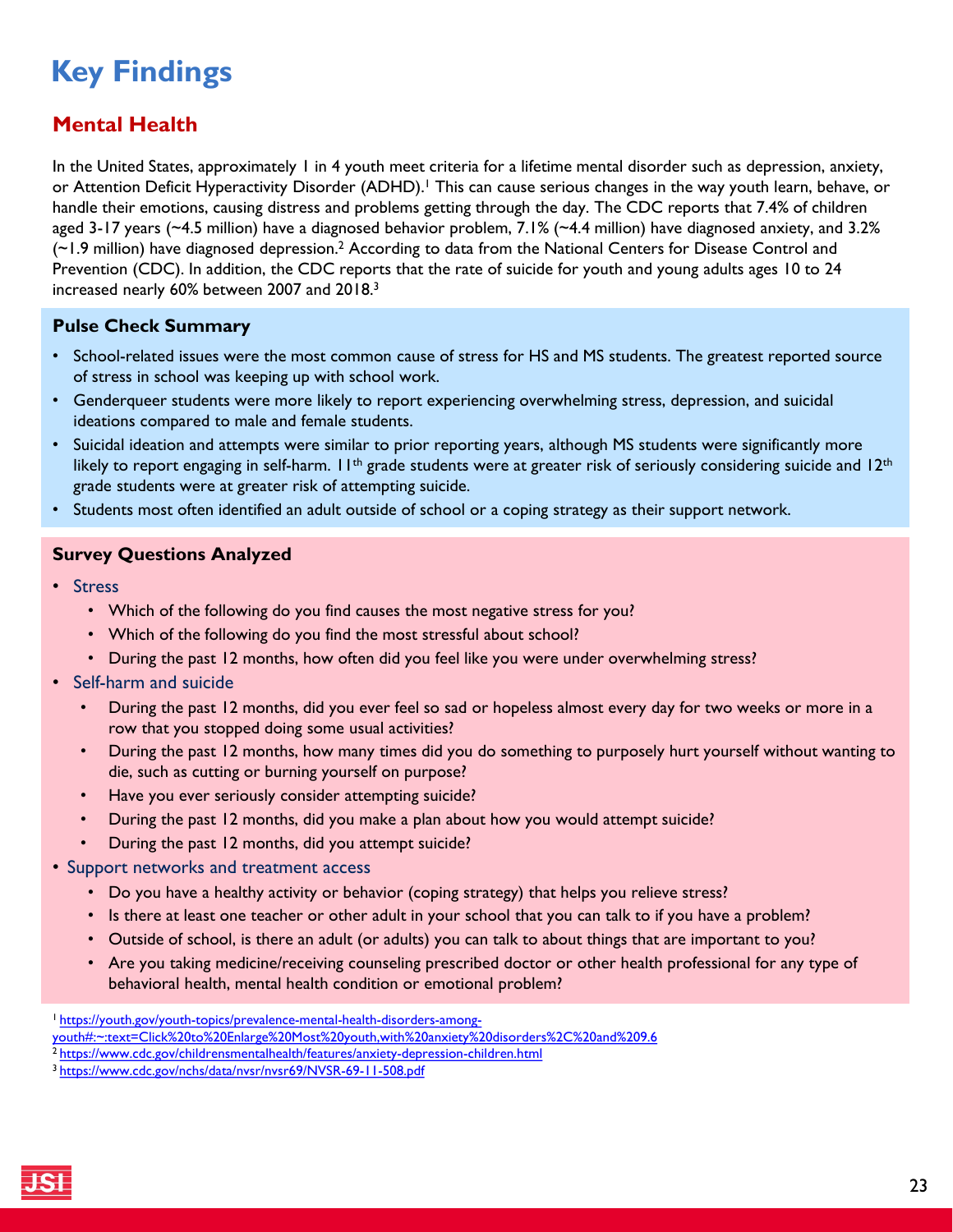### **Mental Health**

Which of the following do you find causes the most negative stress for you?

- Overall: Students were more likely to report that school demands or expectations, busy schedules, and worrying about the future (e.g., college) were the most frequent cause of negative stress.
- Gender: Causes of negative stress varies by gender, though female and genderqueer students were more likely to report negative stresses than male students.
- Trend: Similar to prior years, school issues were the most frequent cause of negative stress. Family issues and demands remained relatively consistent, while social issues have decreased significantly. In 2020, 31% of HS students reported social issues as causing the most negative stress, while in 2021, only 8% reported social pressures from friends or peers as causing the most negative stress.

![](_page_23_Figure_6.jpeg)

Figure 24. Causes of the most negative stress for Somerville students

| Table 4. Causes of the most negative stress for Somerville students by gender |             |        |             |               |        |             |  |
|-------------------------------------------------------------------------------|-------------|--------|-------------|---------------|--------|-------------|--|
|                                                                               | High School |        |             | Middle School |        |             |  |
|                                                                               | Male        | Female | Genderqueer | Male          | Female | Genderqueer |  |
| <b>Busy schedule</b>                                                          | 39%         | 44%    | 58%         | 41%           | 44%    | 37%         |  |
| Family demands or expectations about academics                                | 19%         | 29%    | 50%         | 21%           | 39%    | 57%         |  |
| Difficulty getting enough sleep                                               | 32%         | 29%    | 33%         | 25%           | 30%    | 33%         |  |
| Extracurricular activity demands or pressures                                 | 5%          | 8%     | 4%          | 5%            | 6%     | 7%          |  |
| School demands or expectations                                                | 48%         | 64%    | 63%         | 32%           | 44%    | 60%         |  |
| Social pressures from friends or peers                                        | 6%          | 9%     | 4%          | 4%            | 13%    | 20%         |  |
| Other family or personal issues                                               | 15%         | 26%    | 29%         | 14%           | 23%    | 47%         |  |
| Worry about the future (e.g., college)                                        | 43%         | 44%    | 33%         | 27%           | 28%    | 13%         |  |

![](_page_23_Picture_9.jpeg)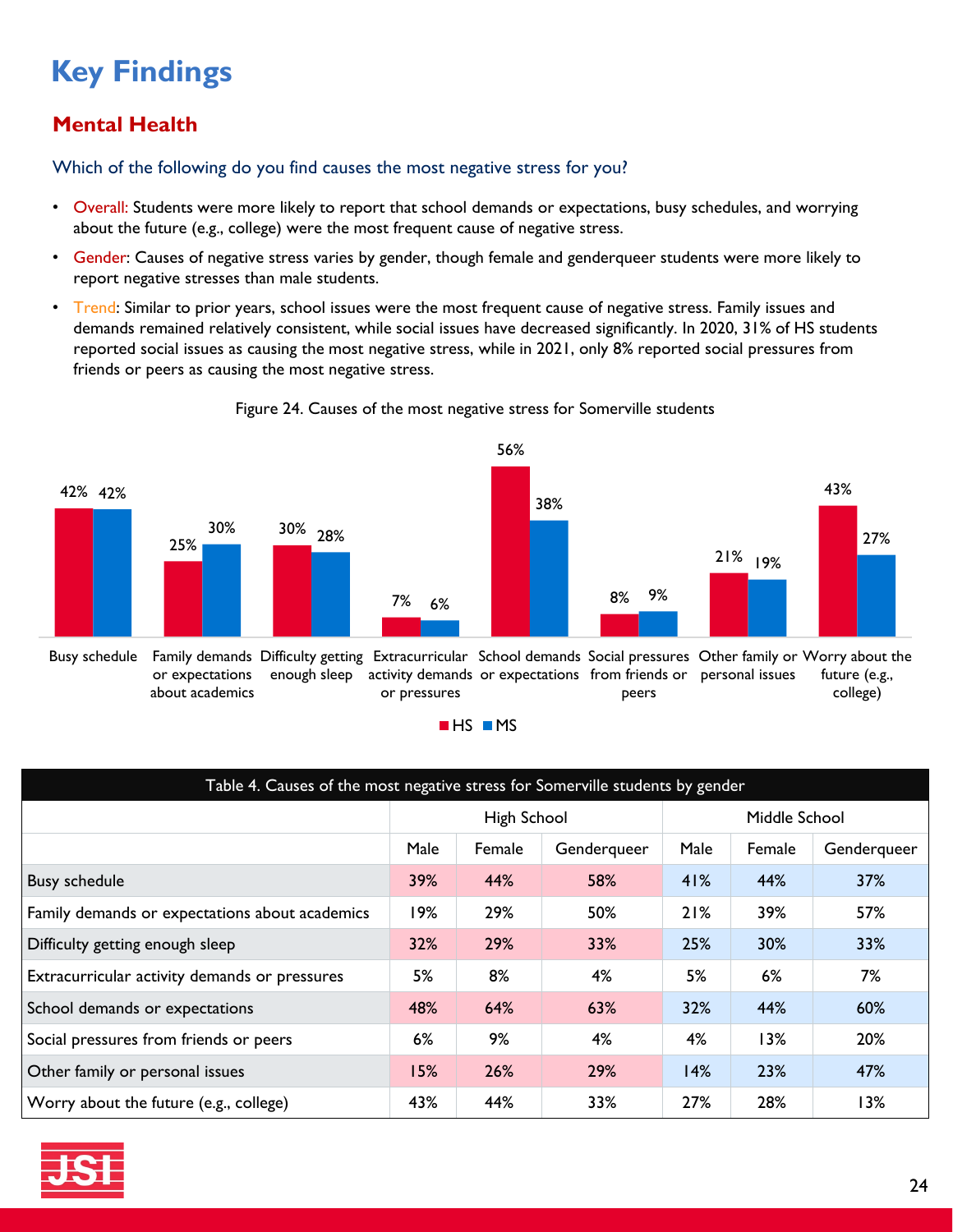### **Mental Health**

Which of the following do you find the most stressful about school?

- Overall: In both MS and HS the greatest source with stress about school was keeping up with schoolwork.
- Gender: The causes of the most stress about school varied by gender, though female and genderqueer students were more likely to report that something was most stressful than male students.

![](_page_24_Figure_5.jpeg)

Figure 25. Causes of the most stress about school by Somerville students

| Table 5. Causes of the most stress about school for Somerville students by gender |             |        |             |               |        |             |  |
|-----------------------------------------------------------------------------------|-------------|--------|-------------|---------------|--------|-------------|--|
|                                                                                   | High School |        |             | Middle School |        |             |  |
|                                                                                   | Male        | Female | Genderqueer | Male          | Female | Genderqueer |  |
| Having to study things you do not understand                                      | 27%         | 42%    | 21%         | 29%           | 43%    | 33%         |  |
| Teachers expecting too much from you                                              | 20%         | 33%    | 21%         | 16%           | 24%    | 17%         |  |
| Keeping up with schoolwork                                                        | 56%         | 65%    | 88%         | 39%           | 50%    | 53%         |  |
| Having to concentrate too long during school                                      | 30%         | 43%    | 58%         | 22%           | 37%    | 43%         |  |
| Having to study things you are not interested in                                  | 38%         | 27%    | 25%         | 26%           | 31%    | 40%         |  |
| Pressure of study                                                                 | 9%          | 14%    | 4%          | 7%            | 11%    | 10%         |  |
| Getting up early in the morning to go to school                                   | 23%         | 21%    | 13%         | 32%           | 32%    | 30%         |  |
| Going to school                                                                   | 7%          | 9%     | 17%         | 11%           | I I%   | 33%         |  |

![](_page_24_Picture_8.jpeg)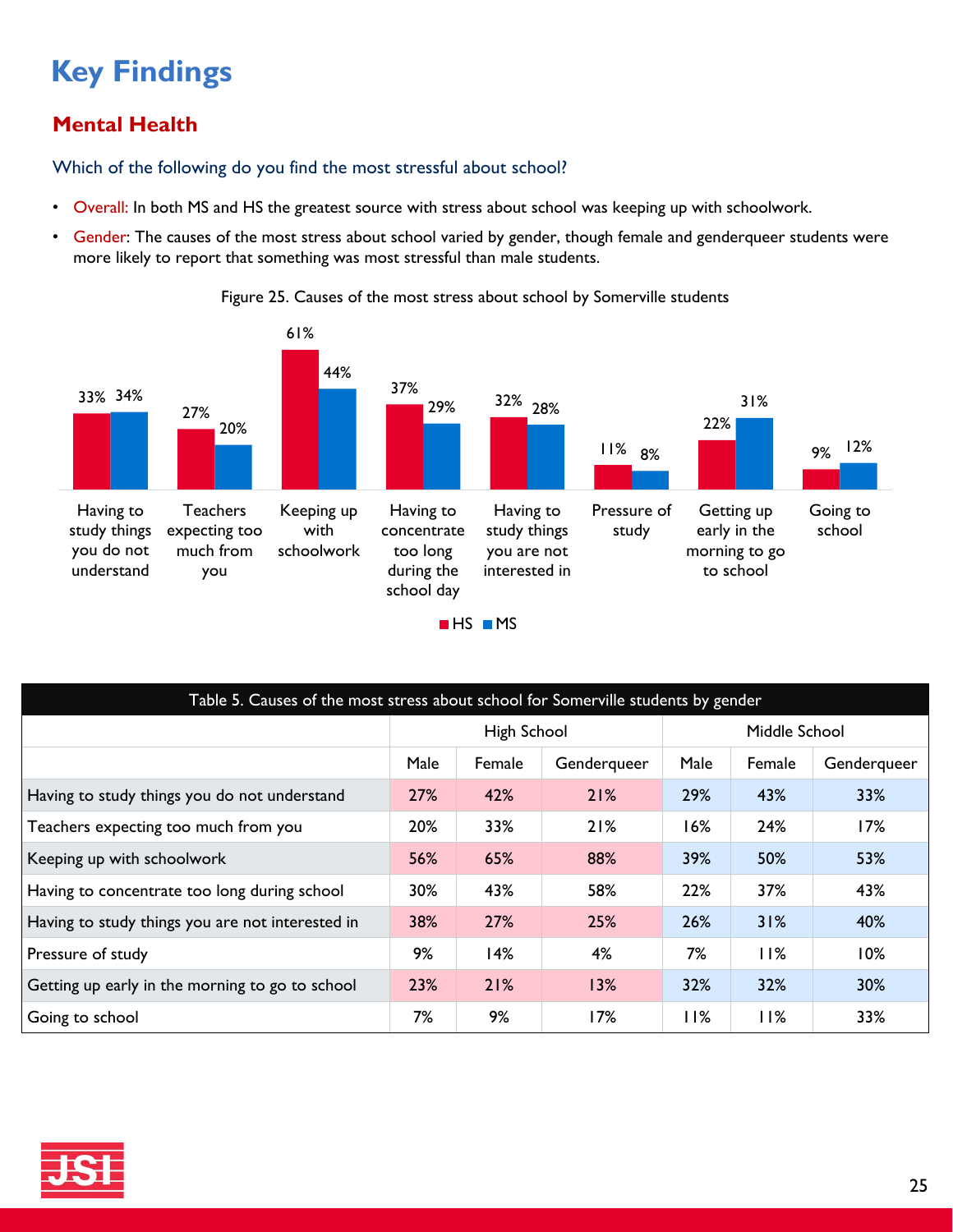### **Mental Health**

During the past 12 months, how often did you feel like you were under overwhelming stress?

- Overall: 35% of HS and 21% of MS students reported that they were under overwhelming stress (most of the time or always) in the past 12 months.
- Race/Ethnicity: Black HS students and Multi-Racial and Asian MS students were more likely to report that they were under overwhelming stress.
- Gender: In both MS and HS, female students were two to three times and genderqueer students were three to six times more likely than male students to report that they were under overwhelming stress.

Figure 26. Percent of Somerville students who reported that they were under

• Grade: Student reports of overwhelming stress increased by grade.

![](_page_25_Figure_7.jpeg)

#### Figure 27. Percent of Somerville students who reported that they were under overwhelming stress (most of the time or always) in the past 12 months by grade

![](_page_25_Figure_9.jpeg)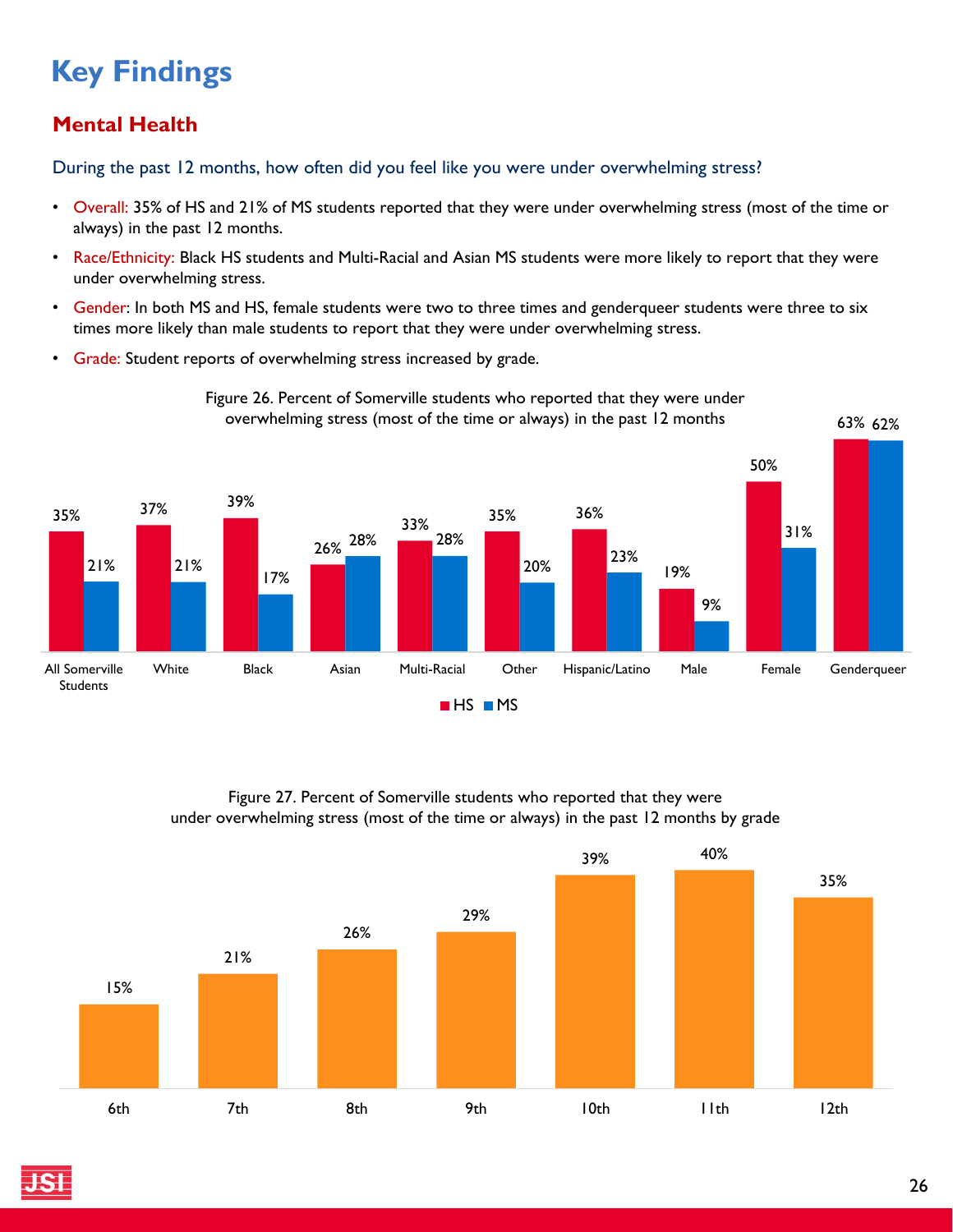### **Mental Health**

Reports of depression, self-harm, and suicide among Somerville HS students

- Race/Ethnicity: Multi-Racial HS students were more likely to report experiencing depression, White HS students were more likely to report engaging in self-harm, Multi-Racial HS students were significantly more likely to report seriously considering attempting suicide and attempting suicide.
- Gender: Genderqueer HS students were significantly more likely to report mental health concerns.
- Trend: In 2021, HS students reported mental health concerns similarly to prior years with a slight decrease from 2020.

Figure 28. Percent of Somerville HS students who reported mental health concerns in the past 12 months by year

![](_page_26_Figure_7.jpeg)

| Table 6. Percent of Somerville HS students who reported depression, self-harm, and suicide in the past 12 months |                           |                                                         |     |                   |  |  |  |
|------------------------------------------------------------------------------------------------------------------|---------------------------|---------------------------------------------------------|-----|-------------------|--|--|--|
|                                                                                                                  | Experienced<br>depression | Seriously considered<br>Hurt self on purpose<br>suicide |     | Attempted suicide |  |  |  |
| Overall                                                                                                          | 33%                       | 11%                                                     | 11% | 3%                |  |  |  |
| White                                                                                                            | 32%                       | 16%                                                     | 14% | 3%                |  |  |  |
| <b>Black</b>                                                                                                     | 40%                       | 7%                                                      | 8%  | 0%                |  |  |  |
| Asian                                                                                                            | 11%                       | 5%                                                      | 5%  | 2%                |  |  |  |
| Multi-Racial                                                                                                     | 43%                       | 12%                                                     | 20% | 6%                |  |  |  |
| Other                                                                                                            | 34%                       | 6%                                                      | 7%  | 2%                |  |  |  |
| Hispanic/Latino                                                                                                  | 37%                       | 8%                                                      | 9%  | 2%                |  |  |  |
| Male                                                                                                             | 19%                       | 3%                                                      | 5%  | $0\%$             |  |  |  |
| Female                                                                                                           | 42%                       | 15%                                                     | 14% | 3%                |  |  |  |
| Genderqueer                                                                                                      | 79%                       | 42%                                                     | 46% | 17%               |  |  |  |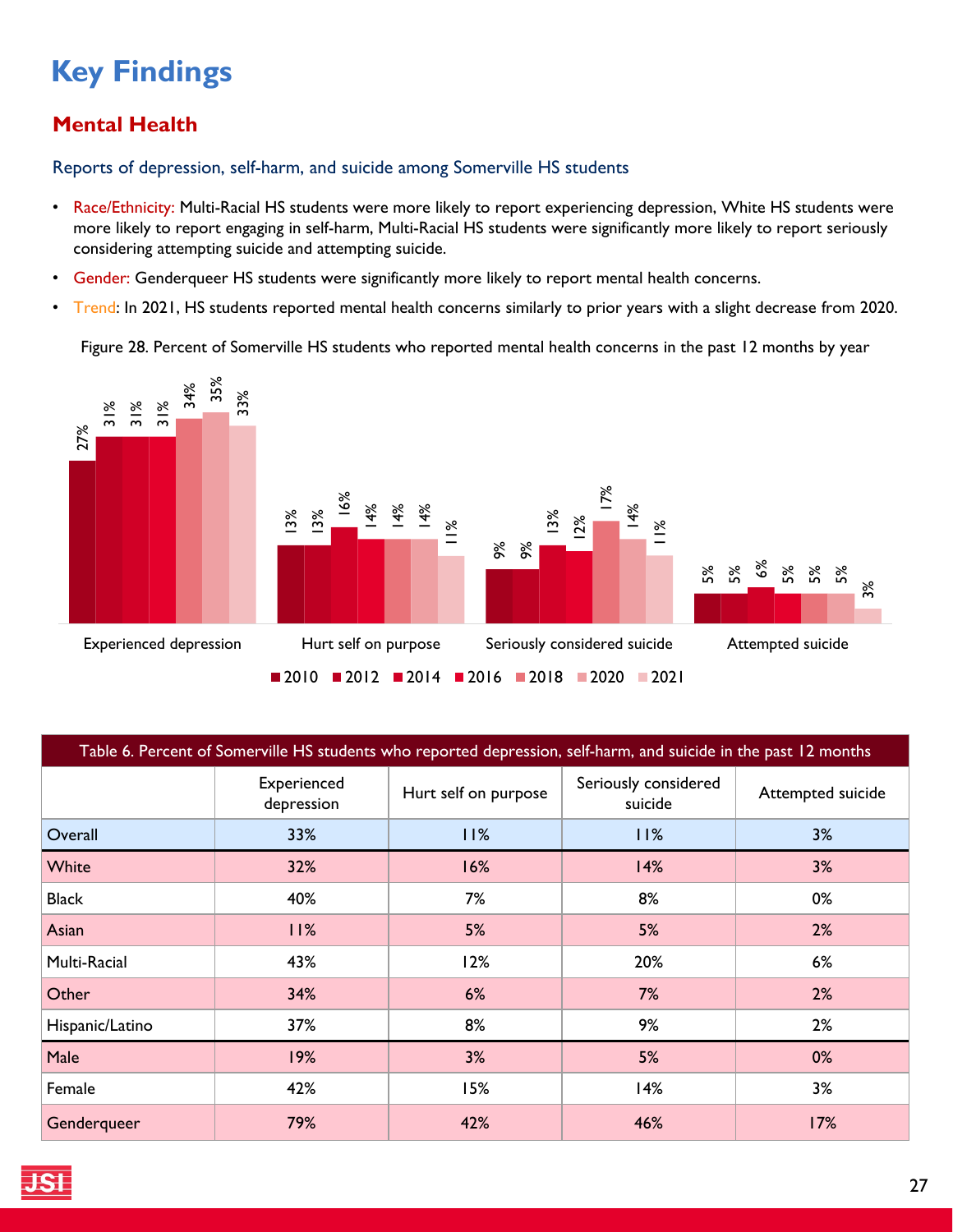### **Mental Health**

Reports of depression, self-harm, and suicide among Somerville MS students

- Race/Ethnicity: Multi-Racial and Hispanic/Latino MS students were more likely to report experiencing depression. Multi-Racial MS students were more likely to report engaging in self-harm and seriously considering attempting suicide. Hispanic/Latino, Black, and students reporting an Other race were more likely to report attempting suicide.
- Gender: Female and genderqueer students are two and three times more likely, respectively, to suffer from depression than male students.
- Trend: In 2021, there was a significant increase in the percent of MS students reporting self-harm and a slight increase in attempted suicides. MS students reported seriously considering suicide similarly to prior years.

Figure 29. Percent of Somerville MS students who reported mental health concerns in the past 12 months by year

![](_page_27_Figure_7.jpeg)

| Table 7. Percent of Somerville MS students who reported depression, self-harm, and suicide in the past 12 months |                           |                                                         |     |                   |  |  |  |
|------------------------------------------------------------------------------------------------------------------|---------------------------|---------------------------------------------------------|-----|-------------------|--|--|--|
|                                                                                                                  | Experienced<br>depression | Seriously considered<br>Hurt self on purpose<br>suicide |     | Attempted suicide |  |  |  |
| Overall                                                                                                          | 26%                       | 17%                                                     | 12% | 4%                |  |  |  |
| White                                                                                                            | 21%                       | 17%                                                     | 12% | 2%                |  |  |  |
| <b>Black</b>                                                                                                     | 20%                       | 21%                                                     | 12% | 5%                |  |  |  |
| Asian                                                                                                            | 28%                       | 16%                                                     | 9%  | 3%                |  |  |  |
| Multi-Racial                                                                                                     | 32%                       | 23%                                                     | 18% | 4%                |  |  |  |
| Other                                                                                                            | 29%                       | 14%                                                     | 12% | 5%                |  |  |  |
| Hispanic/Latino                                                                                                  | 32%                       | 17%                                                     | 14% | 5%                |  |  |  |
| Male                                                                                                             | 15%                       | 8%                                                      | 6%  | 1%                |  |  |  |
| Female                                                                                                           | 36%                       | 23%                                                     | 16% | 6%                |  |  |  |
| Genderqueer                                                                                                      | 66%                       | 58%                                                     | 59% | 25%               |  |  |  |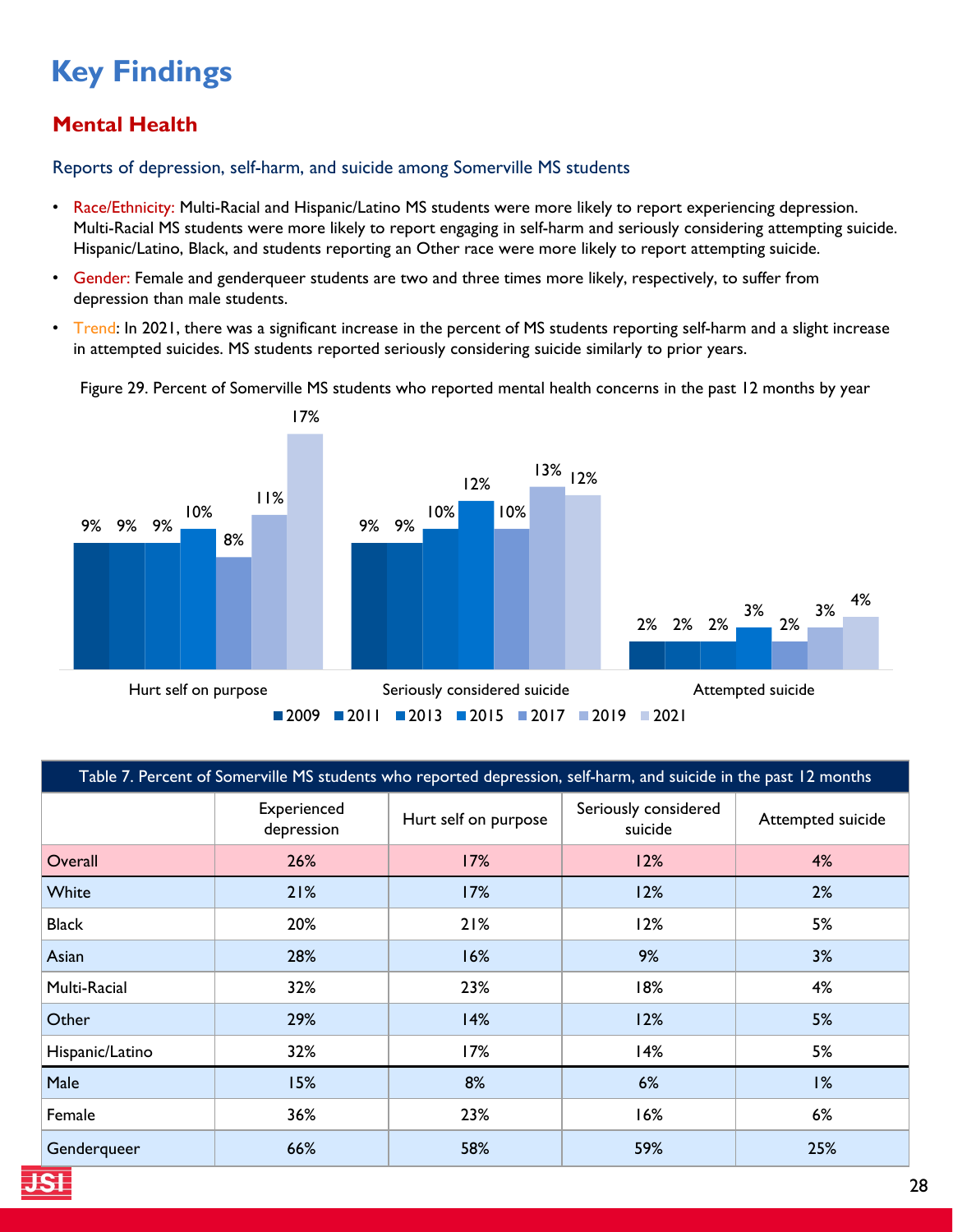### **Mental Health**

Reports of depression, self-harm, and suicide among Somerville students

• Trend: Similar to 2020, reports of mental health concerns varied slightly but inconsistently with by grade.

Figure 30. Percent of Somerville students who reported mental health concerns in the past 12 months by grade

![](_page_28_Figure_5.jpeg)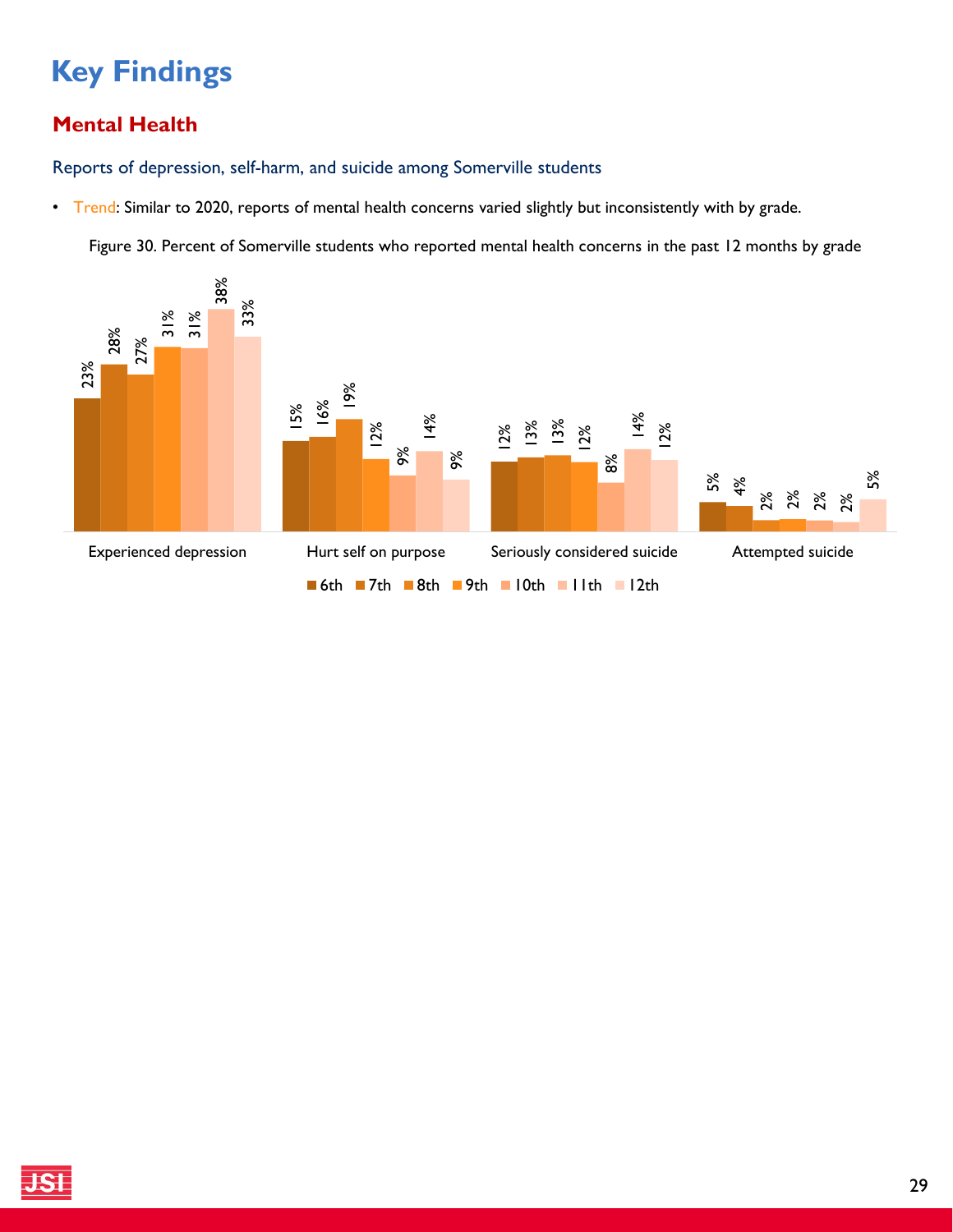### **Mental Health**

#### Support networks and treatment access (overall)

- Overall: The majority of Somerville HS and MS students have one teacher or adult at school, an adult outside of school, or a coping strategy to help with their stress.
- Gender: Male students were generally more likely to report having access to support networks and a coping strategy, while female and genderqueer students were more likely to reporting taking medication or receiving counseling from a health professional.

Figure 31. Percent of Somerville students who reported having a support network or access to treatment

![](_page_29_Figure_6.jpeg)

 $HSS$   $MS$ 

| Table 8. Support networks or access to treatment for Somerville students by gender |                                       |     |     |     |               |             |
|------------------------------------------------------------------------------------|---------------------------------------|-----|-----|-----|---------------|-------------|
|                                                                                    | High School                           |     |     |     | Middle School |             |
|                                                                                    | Male<br>Male<br>Female<br>Genderqueer |     |     |     | Female        | Genderqueer |
| Taking medication                                                                  | 7%                                    | 11% | 42% | 14% | 8%            | 24%         |
| Receiving counseling                                                               | 5%                                    | 21% | 63% | 11% | 14%           | 28%         |
| One teacher or adult at school                                                     | 60%                                   | 55% | 63% | 62% | 57%           | 38%         |
| Adult(s) outside of school                                                         | 84%                                   | 78% | 71% | 84% | 74%           | 39%         |
| Coping strategy                                                                    | 79%                                   | 74% | 71% | 80% | 80%           | 76%         |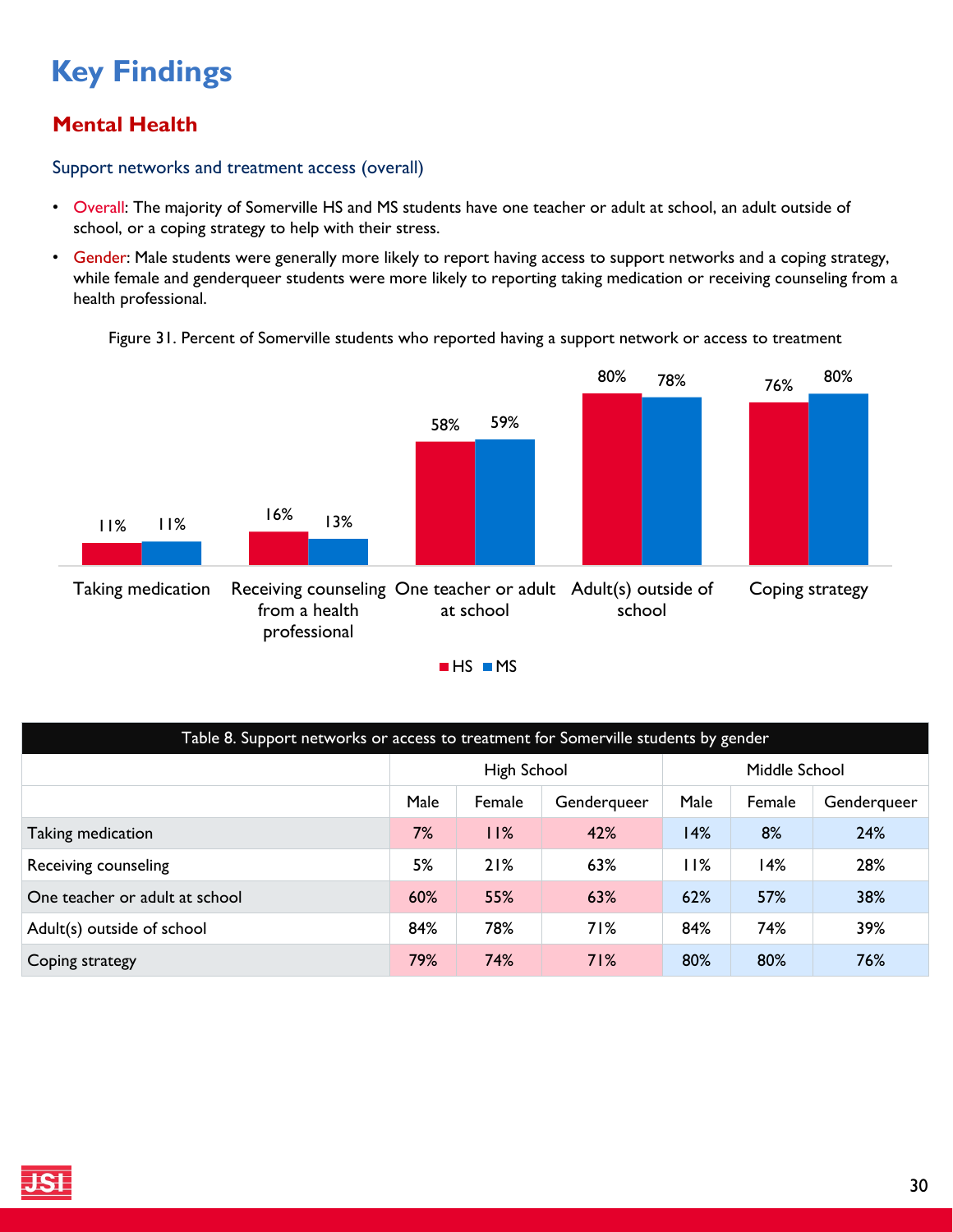#### <span id="page-30-0"></span>**Sexual Behavior**

Youth who engage in sexual behaviors are at risk for unintended health outcomes such as human immunodeficiency virus (HIV), other sexually transmitted diseases (STDs), and unintended pregnancy. Sexual minority youth including lesbian, gay, and bisexual high school students in particular are at substantial risk for serious health outcomes relative to their peers. The CDC reports that nationwide, 11% of students identifying as LGBT have had sex with four or more partners, compared to 8% of students identifying as heterosexual.<sup>1</sup>

Despite a decline in high school student sexual risk behavior from 2009 to 2019, students continue to engage in risky health-related behaviors. For example, there has been a decline in condom use among sexually active students from 61% in 2009 to 54% in 2019.<sup>2</sup>

#### **Pulse Check Summary**

- Overall, 24% of HS students and 3% of MS students reported that they had ever had sexual intercourse
- Asian and female HS students who reported ever having had sexual intercourse were more likely to report using alcohol or drugs the last time they had sexual intercourse.
- Multi-Racial and male HS students who reported ever having had sexual intercourse were more likely to report that they or their partner used a condom the last time they had sexual intercourse.

#### **Survey Questions Analyzed**

- Sexual activity
	- Have you ever had sexual intercourse?
	- Did you drink alcohol or use drugs before you had sexual intercourse the last time? (HS)
- Methods of protection
	- The last time you had sexual intercourse, did you or your partner use a condom?

1 [https://www.cdc.gov/healthyyouth/youth\\_hiv/hiv-information-and-youth.htm](https://www.cdc.gov/healthyyouth/youth_hiv/hiv-information-and-youth.htm)

<sup>2</sup> <https://www.cdc.gov/mmwr/volumes/69/su/su6901a2.htm>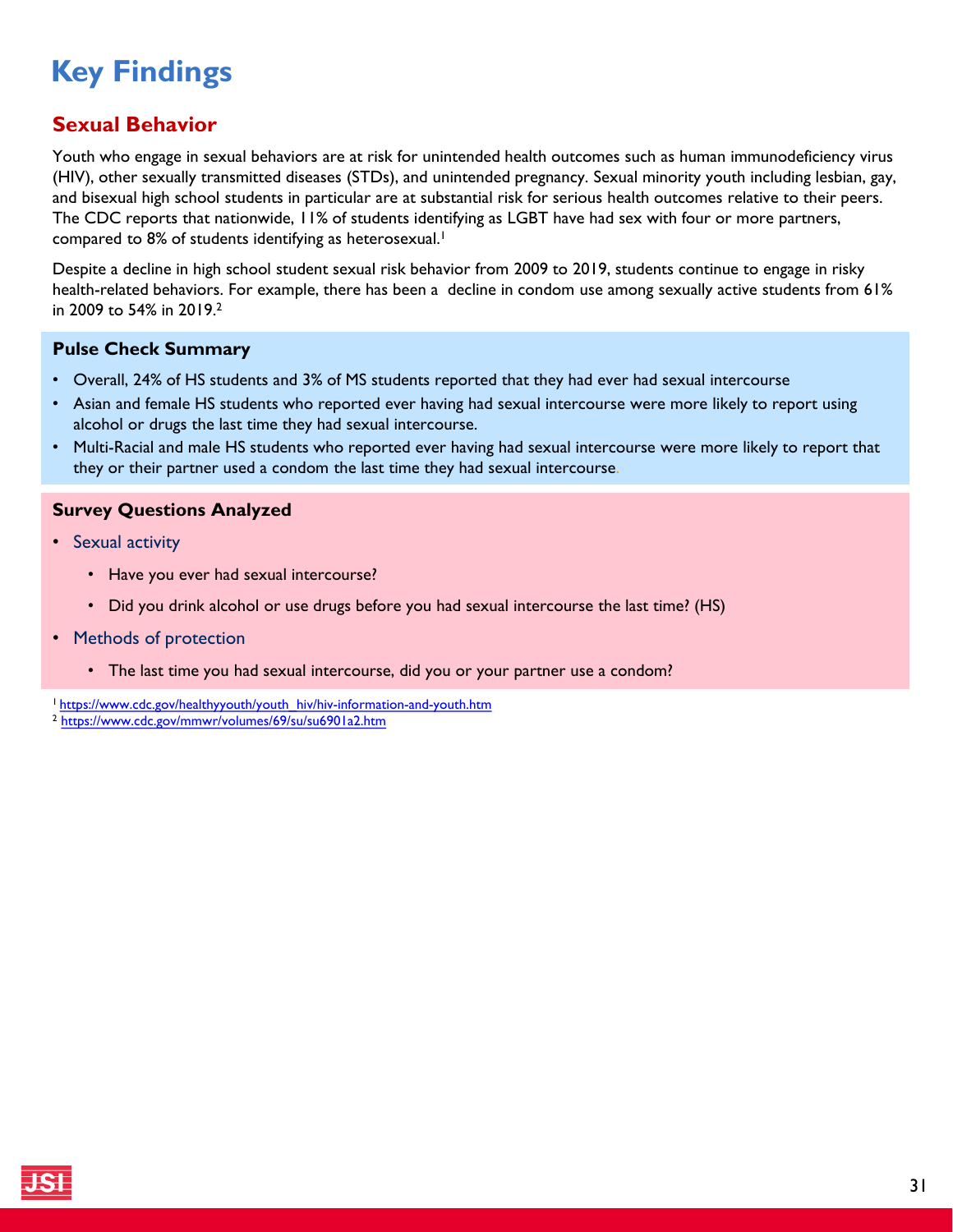### **Sexual Behavior**

Have you ever had sexual intercourse?

- Overall: 24% of HS students and 3% of MS students reported that they had ever had sexual intercourse.
- Race/Ethnicity: Multi-Racial HS students and Black MS students were more likely to report ever having had sexual intercourse.
- Gender: Genderqueer HS students were about twice as likely as male and female students to report ever having had sexual intercourse.
- Grade: Students were more likely to report ever having had sexual intercourse as they increased in grade.
- Trend: The percent of students who reported ever having had sexual intercourse has decreased over time.

Figure 32. Percent of Somerville students who reported that they had ever had sexual intercourse

![](_page_31_Figure_9.jpeg)

#### Figure 33. Percent of Somerville students who reported that they had ever had sexual intercourse across years

![](_page_31_Figure_11.jpeg)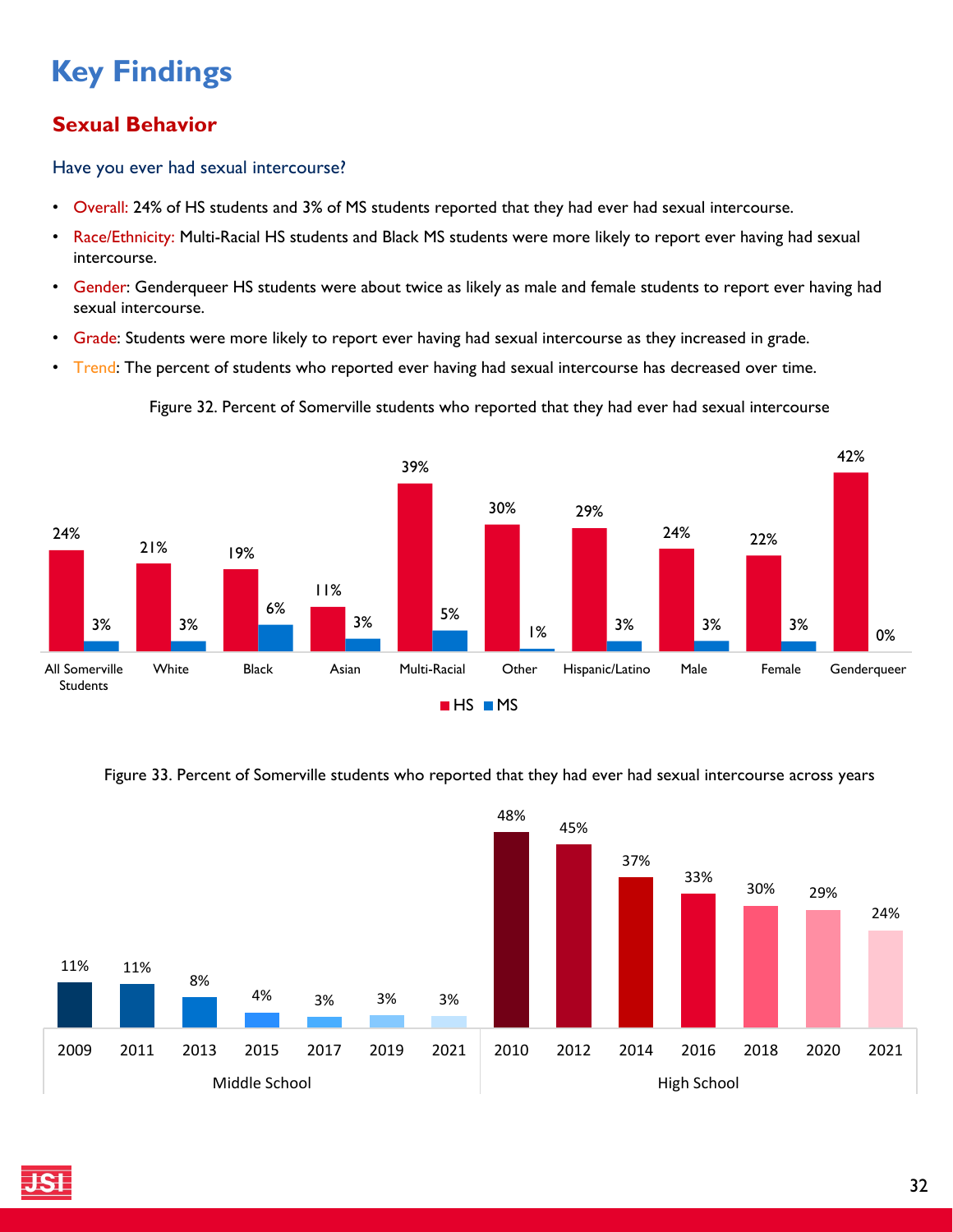### **Sexual Behavior**

Did you drink alcohol or use drugs before you had sexual intercourse the last time?

- Overall: Of the students who reported ever having had sexual intercourse, 11% of HS students reported that they drank alcohol or used drugs the last time they had sexual intercourse.
- Race/Ethnicity: Asian HS students were significantly more likely to report drinking alcohol or using drugs the last time they had sexual intercourse.
- Gender: Female HS students were more likely to report drinking alcohol or using drugs the last time they had sexual intercourse.
- Grade: Use of alcohol or drugs before sexual intercourse increased as HS students increased in grade (0% in 9<sup>th</sup>, 6% in 10<sup>th</sup>, 11% in 11<sup>th</sup>, and 20% in 12<sup>th</sup>).
- Trend: The percent of HS students reporting that they drank alcohol or used drugs the last time they had sexual intercourse has varied across years, but is on a general decline.

![](_page_32_Figure_8.jpeg)

Figure 34. Percent of Somerville HS students who ever had sexual intercourse who reported that they drank alcohol or used drugs the last time they had sexual intercourse

Figure 35. Percent of Somerville HS students who ever had sexual intercourse who reported that they drank alcohol or used drugs the last time they had sexual intercourse across years

![](_page_32_Figure_11.jpeg)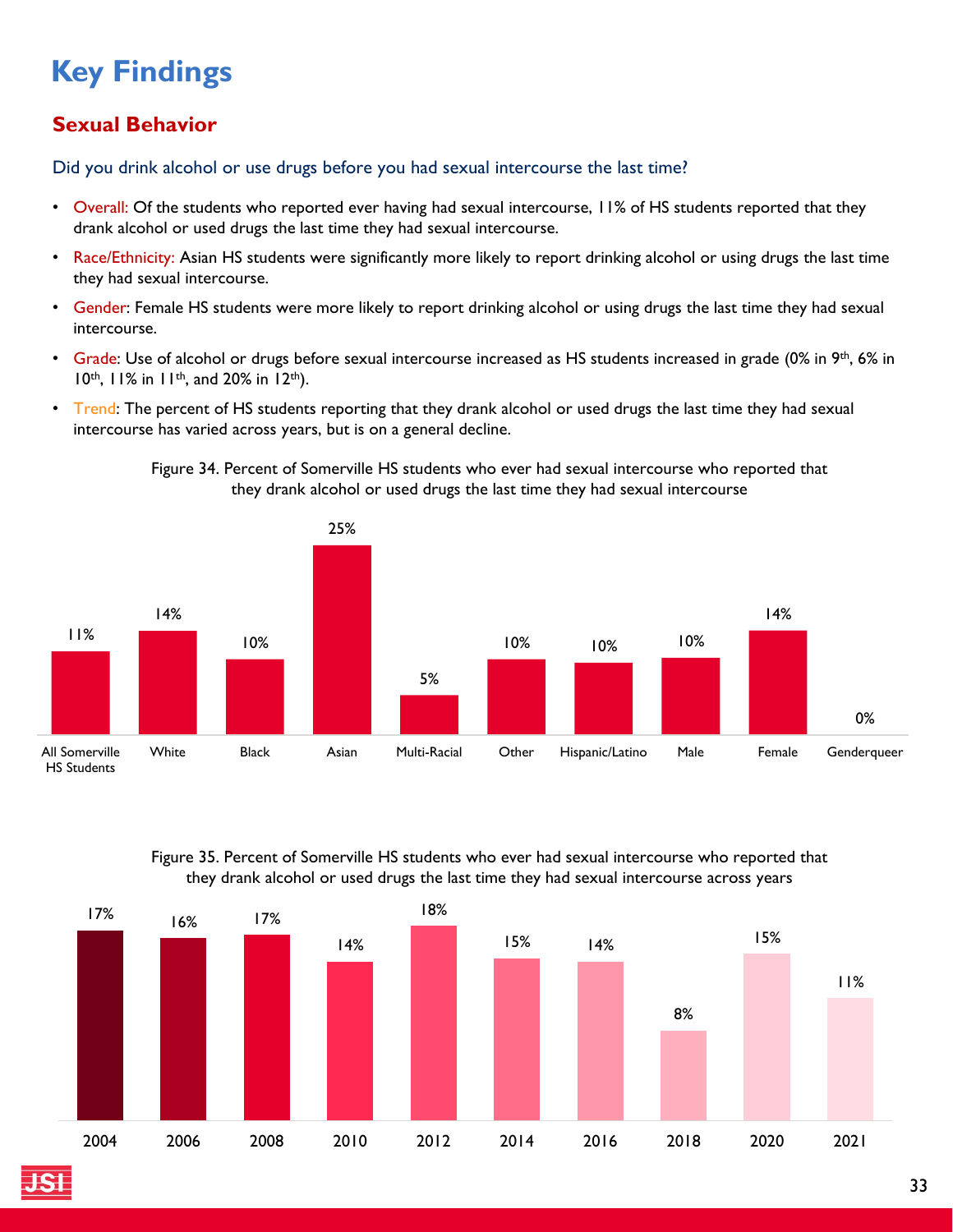### **Sexual Behavior**

Did you or your partner use a condom the last time you had sexual intercourse?

- Overall: Of the students who reported ever having had sexual intercourse, 63% of HS students and 72% of MS students reported that they or their partner used a condom the last time they had sexual intercourse.
- Race/Ethnicity: Multi-Racial HS students, Asian MS, and MS students of an Other race were more likely to report using a condom.
- Gender: Male HS students and female MS students were more likely to report using a condom.
- Grade: Use of condoms decreased as students increased in grade.
- Trend: Somerville students were slightly more likely to report condom use compared to 2020.

![](_page_33_Figure_8.jpeg)

![](_page_33_Figure_9.jpeg)

Figure 37. Percent of Somerville HS students who had ever had sexual intercourse reported that they or their partner used a condom the last time they had sexual intercourse across years

![](_page_33_Figure_11.jpeg)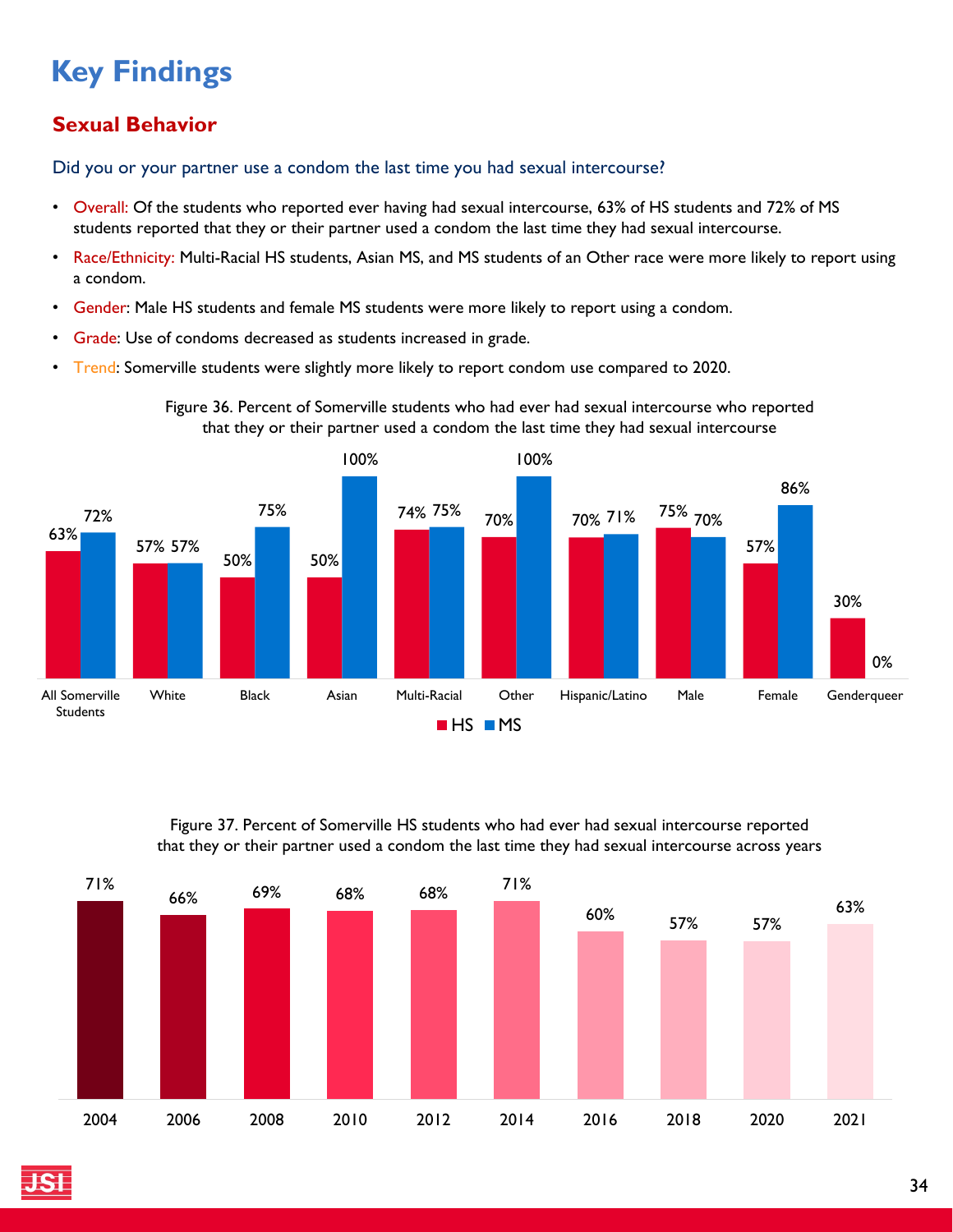### <span id="page-34-0"></span>**Dietary Behaviors and Physical Activity**

Nutrition and physical activity are important for optimal growth and development and chronic disease prevention. Establishing healthy dietary and physical activity behaviors early in life is a vital public health strategy for promoting lifelong physical health. The CDC recommends that children and adolescents ages 6-17 years eat a variety of vegetables, fruits, and whole grains, and engage in more than 60 minutes of moderate-to-vigorous physical activity daily.<sup>1</sup> Data analyzed by the CDC indicates that most American adolescents are not meeting these recommendations for healthy eating or physical activity, which puts them at increased risk for chronic diseases, (e.g., type 2 diabetes, cardiovascular diseases, or obesity).2

Sugar-sweetened beverages (SSBs) are the primary source of added sugars in U.S. youths' diets. Studies show higher SSB intake among male adolescents compared to female adolescents and among Black and Hispanic adolescents compared to White adolescents.3

#### **Pulse Check Summary**

- 50% of HS students and 49% of MS students report that they are about the right weight.
- Female students were more likely to report that they wanted to lose weight.
- White HS students and Asian MS students were more likely to report that they were physically active for 60 minutes on 5 out the past 7 days. Students of an Other Race were less physically active.
- Rates of physical activity were consistent across grades.
- Students were less likely to report being physically active compared to 2020.

#### **Survey Questions Analyzed**

- Dietary Behaviors
	- How would you describe your weight?
	- Which of the following are you trying to do about your weight?
- Physical Activity
	- During the past 7 days, on how many days were you physically active for a total of at least 60 minutes per day?
- <sup>1</sup> <https://www.cdc.gov/mmwr/volumes/69/su/su6901a8.htm>
- <sup>2</sup> <https://www.cdc.gov/healthyschools/obesity/index.htm>
- <sup>3</sup> <https://www.cdc.gov/mmwr/volumes/69/su/su6901a8.htm>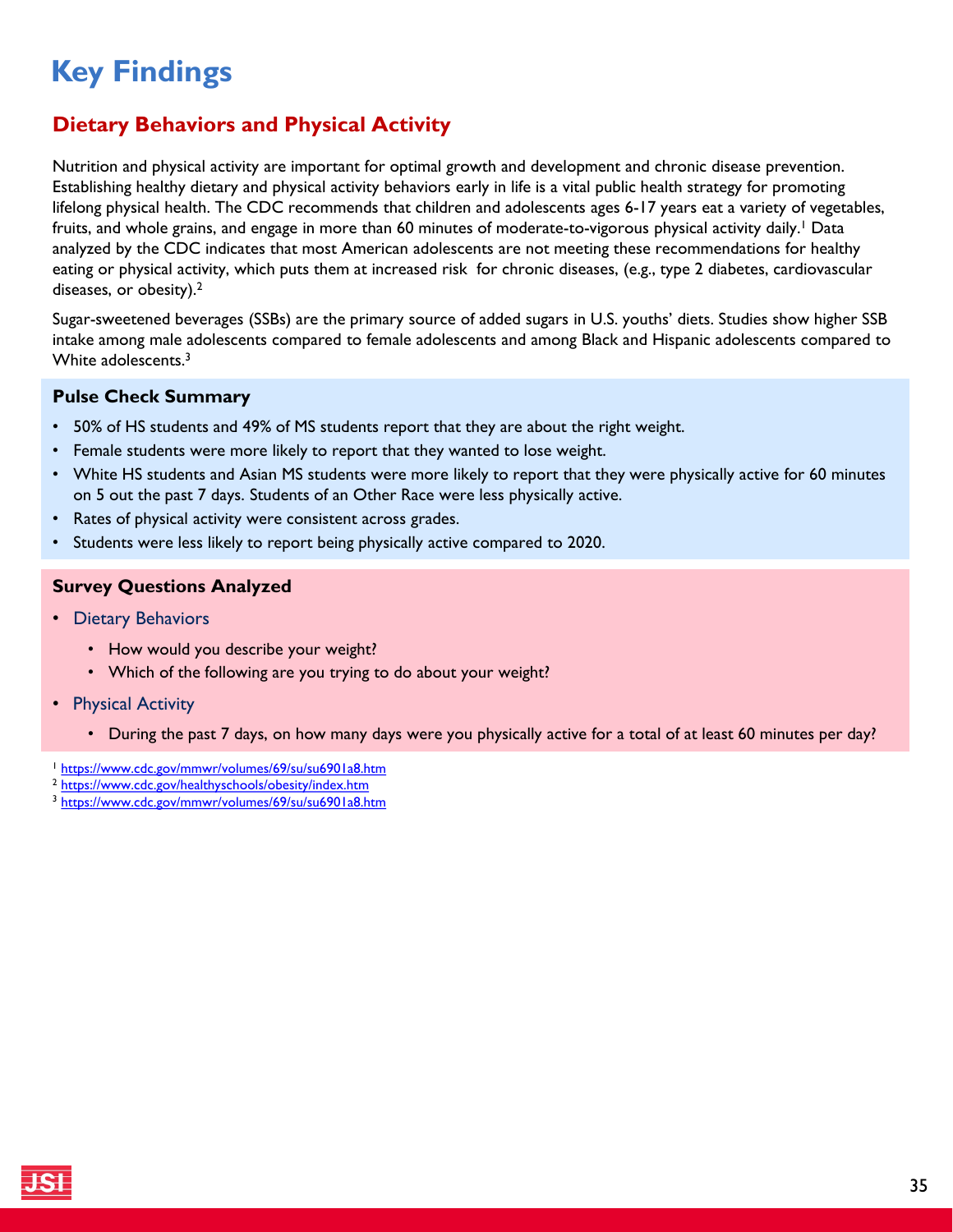### **Dietary Behaviors and Physical Activity**

How do students describe their weight?

- Overall: 50% of HS students and 49% of MS students report that they are about the right weight.
- Gender: HS students reported the description of their weight similarly across genders. Genderqueer MS students were less likely to report that they are about the right weight.
- Trend: Students reported the description of their weight similarly compared to 2020.

Figure 38. Percent of Somerville HS students who described themselves as slightly or very overweight by gender

![](_page_35_Figure_7.jpeg)

■ Very underweight ■ Slightly underweight ■ About the right weight ■ Slightly overweight ■ Very overweight

Figure 39. Percent of Somerville MS students who described themselves as slightly or very overweight by gender

![](_page_35_Figure_10.jpeg)

 $\blacksquare$  Very underweight  $\blacksquare$  Slightly underweight  $\blacksquare$  About the right weight  $\blacksquare$  Slightly overweight  $\blacksquare$  Very overweight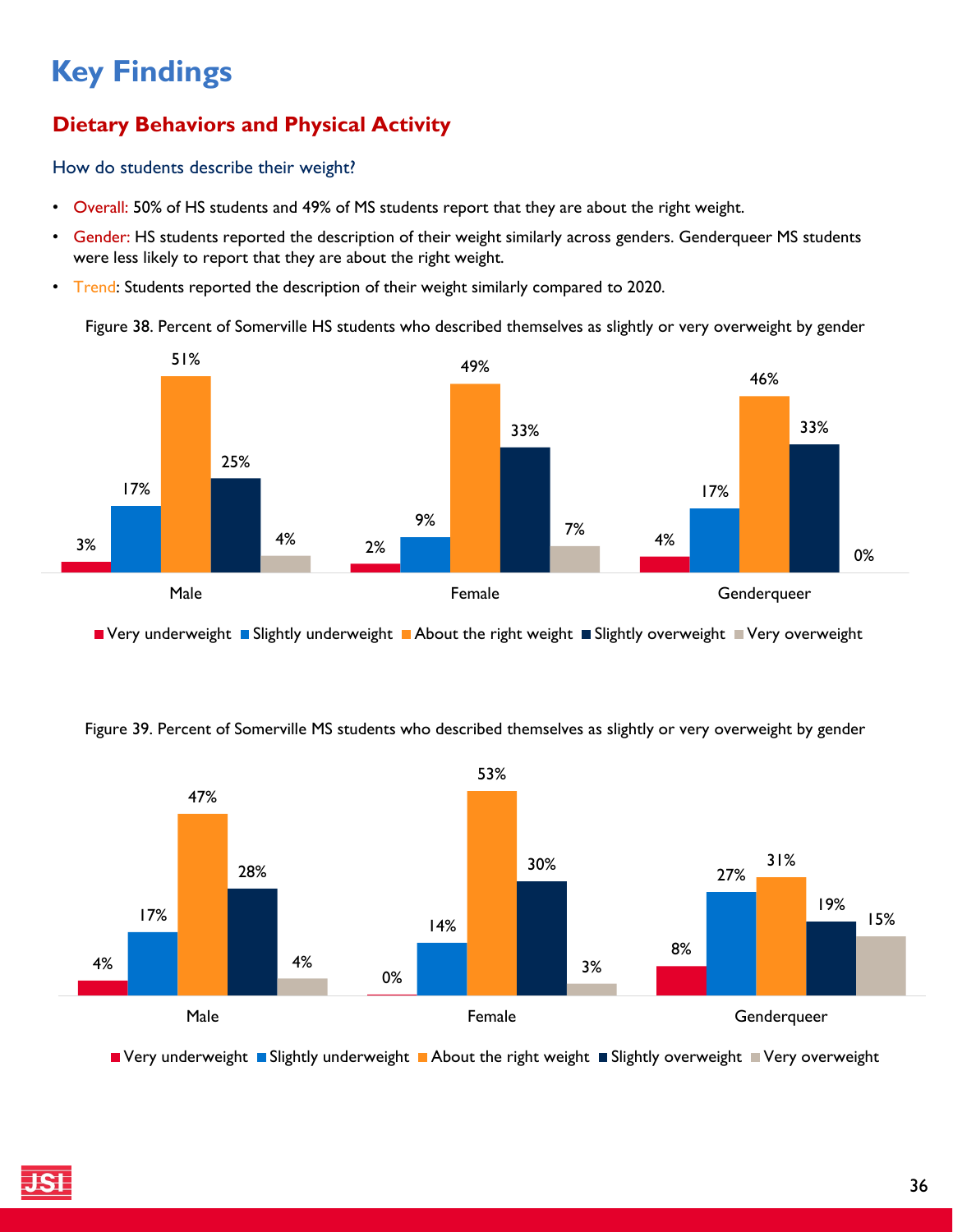### **Dietary Behaviors and Physical Activity**

What students want to do about their weight?

- Overall: 48% of HS and MS students report that they are trying to lose weight.
- Gender: Female students are more likely to report trying to lose weight and genderqueer students are more likely to report not wanting to do anything about their weight. Male HS students were more likely to report trying to gain weight and male MS students were more likely to report that they want to stay the same weight.
- Trend: Students reported the what they are trying to do about their weight similarly compared to 2020.

![](_page_36_Figure_6.jpeg)

Figure 40. What Somerville HS students are trying to do about their weight by gender

#### Figure 41. What Somerville MS students are trying to do about their weight by gender

![](_page_36_Figure_9.jpeg)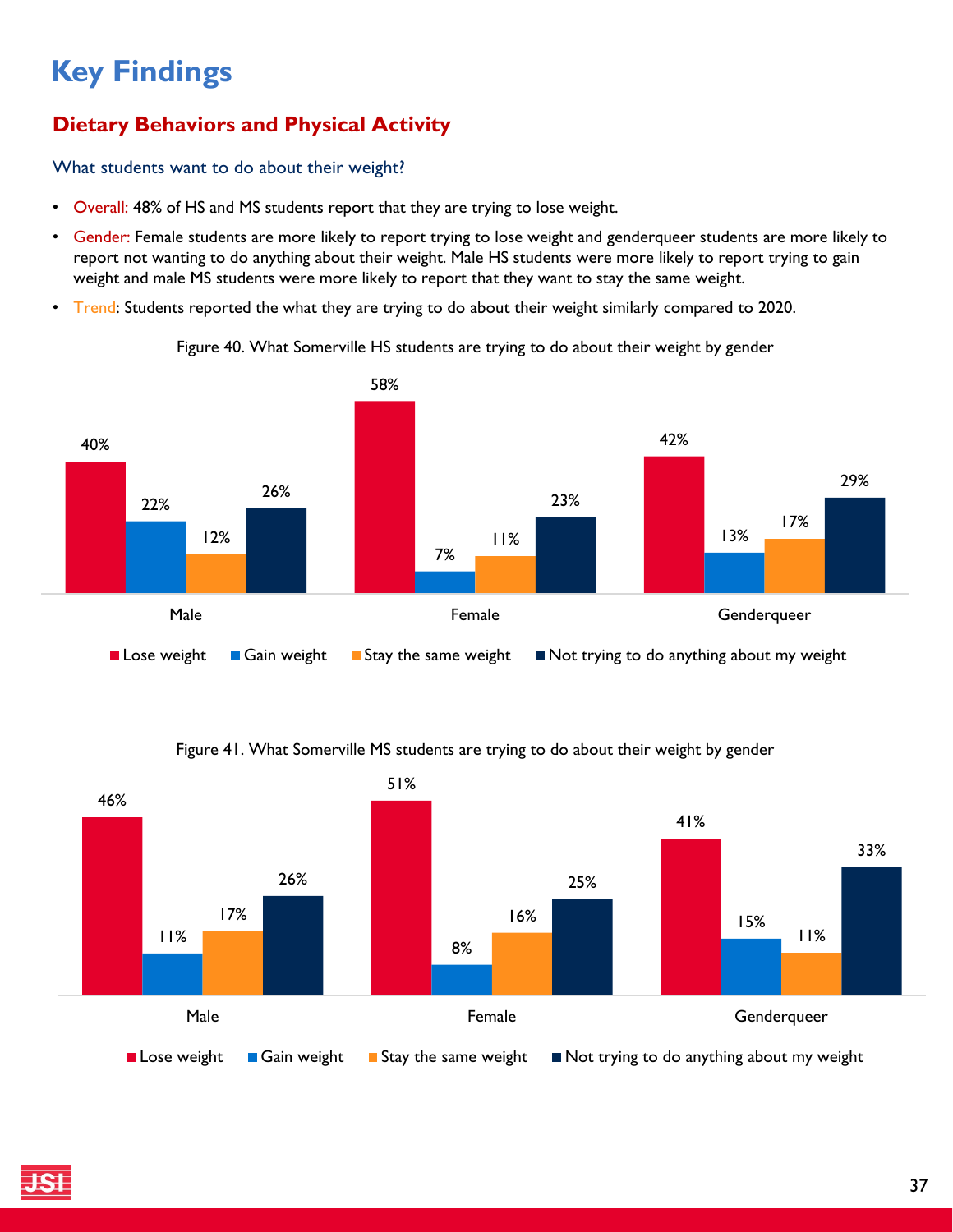### **Dietary Behaviors and Physical Activity**

Were you physically active for 60 minutes for 5 out of the past 7 days?

- Overall: 34% of HS students and 37% of MS students reported that they were physically active (60 minutes for 5 out of the past 7 days).
- Race/Ethnicity: White HS students and Asian MS students were more likely to report that they were physically active. The difference between Asian MS students and MS students of other races is significant.

Figure 42. Percent of Somerville students who reported that they were

- Gender: Male HS and MS students are more likely to be physically active.
- Grade: Physical activity is similar across grades.
- Trend: Students were slightly less likely to report that they were physically active compared to 2020.

![](_page_37_Figure_8.jpeg)

![](_page_37_Figure_9.jpeg)

Figure 43. Percent of Somerville students who reported that they were physically active (60 minutes on at least 5 of the past 7 days) by grade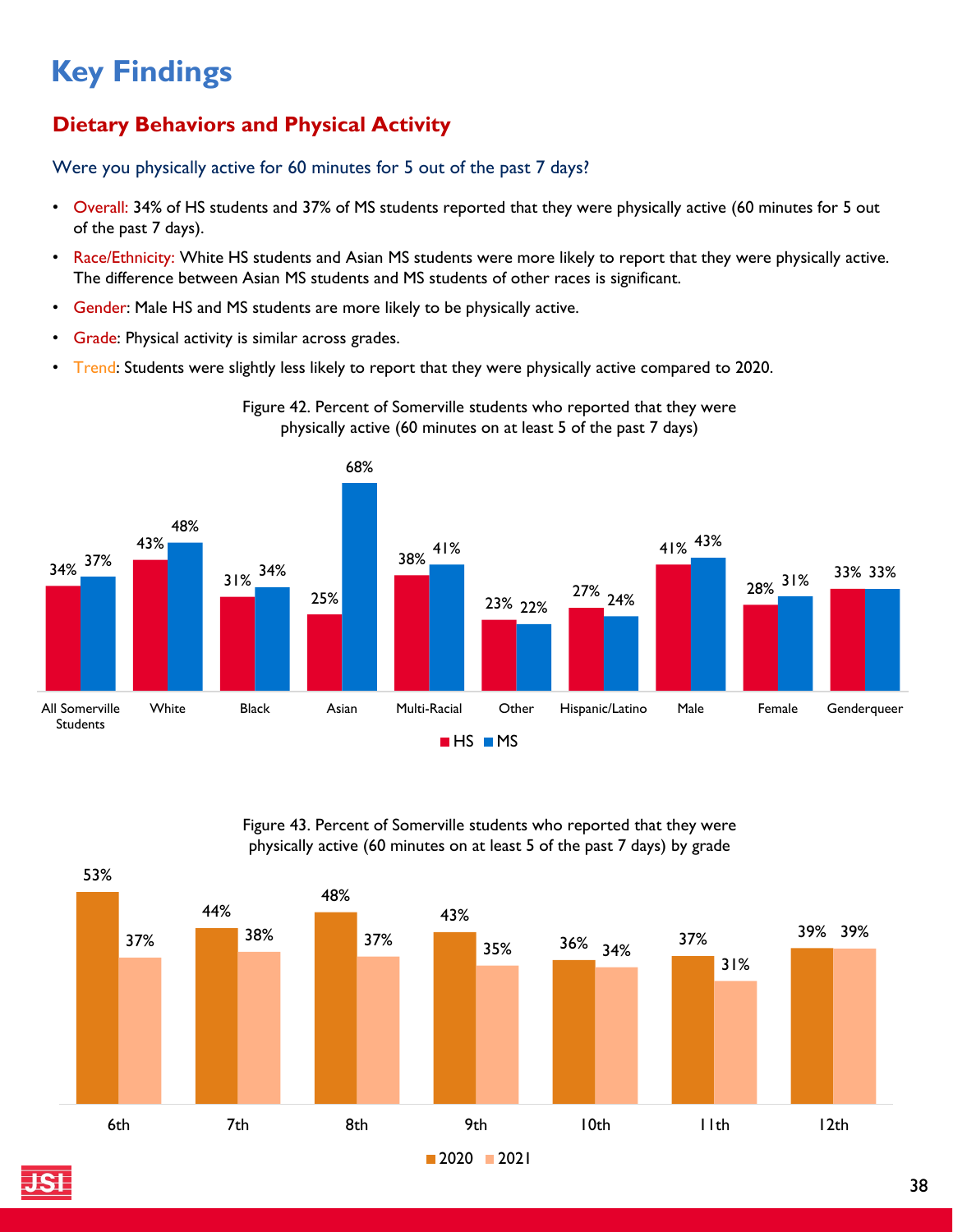### <span id="page-38-0"></span>**Organized Activities**

Organized, or extracurricular, activities help adolescents build social skills, self-esteem, and stay mentally, emotionally, and physically health. For older adolescents, these activities offer an opportunity to assume meaningful roles and responsibilities. Reports from the U.S. Census Bureau show that children involved in one or more activities (sports, lessons or clubs) are more likely to have higher levels of school engagement.<sup>1</sup>

In 2021, it was expected that student participation in organized activities would drop as in-person gatherings were cancelled due to the COVID-19 pandemic. However, across the United States, about 75% of students reported that they participated sports, school clubs, community groups, drama, etc.

#### **Pulse Check Summary**

- Overall, almost half of HS and MS students reported that they did not participate in any out of school time programs (48% and 45%, respectively).
- Students of an Other race were more likely to report not participating in out of school programs, and White students were more likely to report that there were no barriers to their participation in after school programs.

#### **Survey Questions Analyzed**

- During this school year (since September), how many days per week did you typically participate in out of school time programs such as after school program, youth center, club, arts, sports, tutoring, etc.)?
- During this school year (since September), which programs, teams, or activities did you participate in?
- During this school year (since September), which if any of the following barriers kept you from accessing or participating in an afterschool program, team, or activity?

1<https://www.census.gov/newsroom/press-releases/2018/childs-day.html>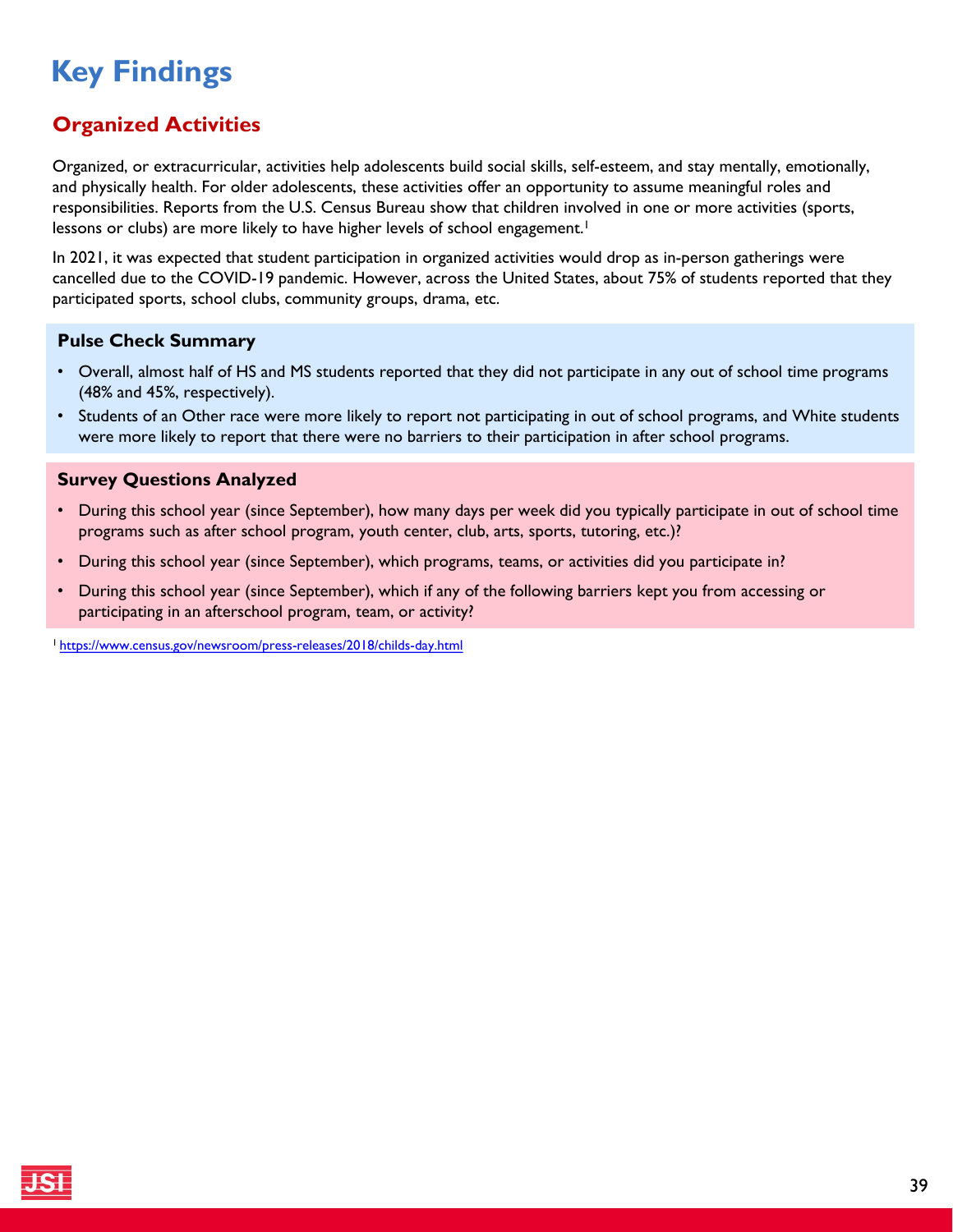### **Organized Activities**

During this school year (since September), how many days per week did you typically participate in out of school time programs such as after school program, youth center, club, arts, sports, tutoring, etc.?

- Overall: Students are more likely to report no participation in out of school programs.
- Race/Ethnicity: Students of an Other Race are more likely to report no participation in out of school programs.
- Gender: Students reported no participation in out of school programs at similar rates.
- Grade: Students reported similar participation in out of school programs across grades.

Figure 44. Frequency in which Somerville students participated in out of school time programs

![](_page_39_Figure_8.jpeg)

![](_page_39_Figure_9.jpeg)

#### Figure 45. Percent of Somerville students who report no participation in out of school programs